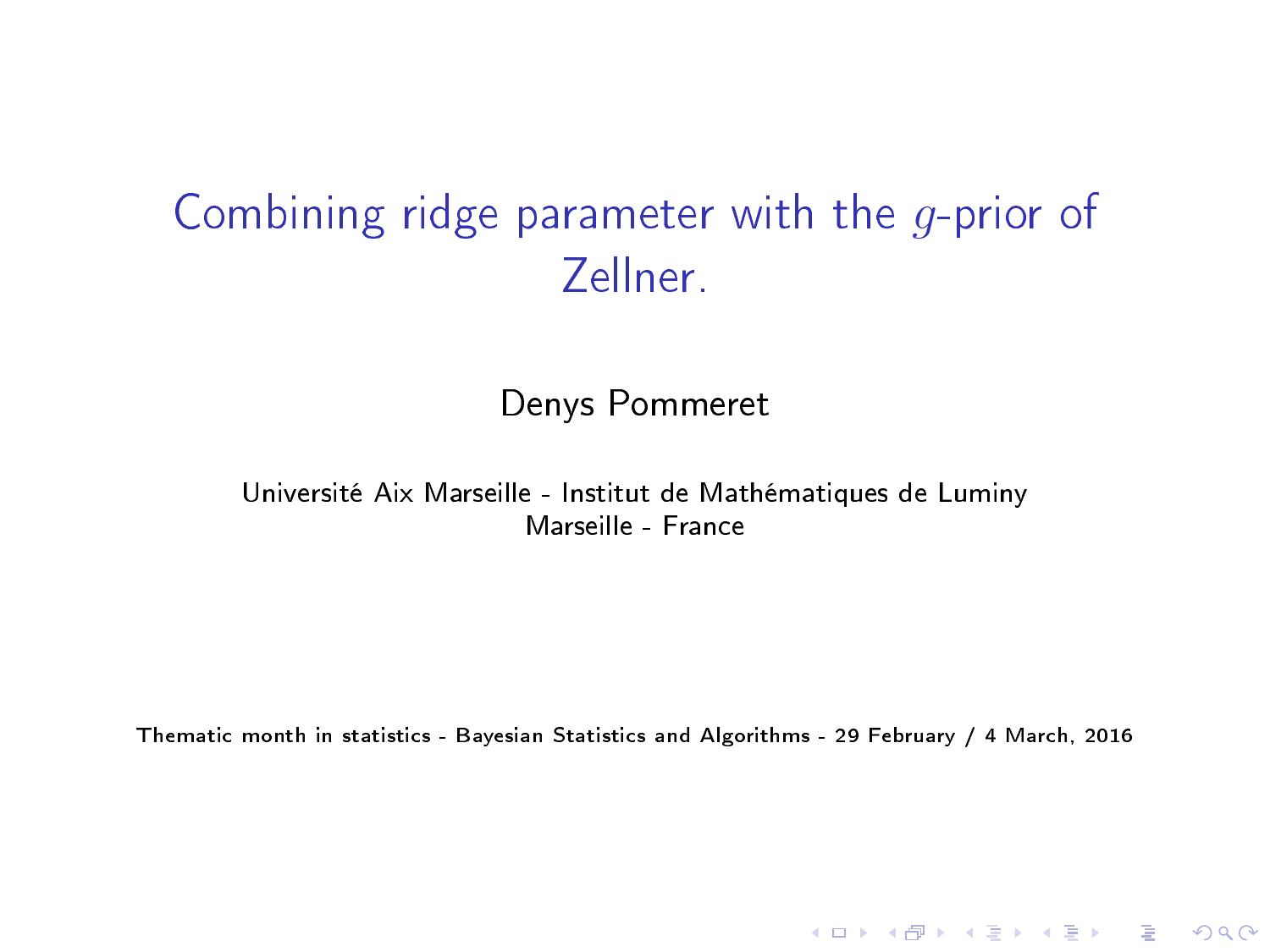## **Outline**

- A short review on  $q$ -prior
- ► Problem of ill-conditioned matrix  $(X'X)^{-1} \hookrightarrow$  A ridge- $g$ -prior approach

 $\blacktriangleright$  An illustration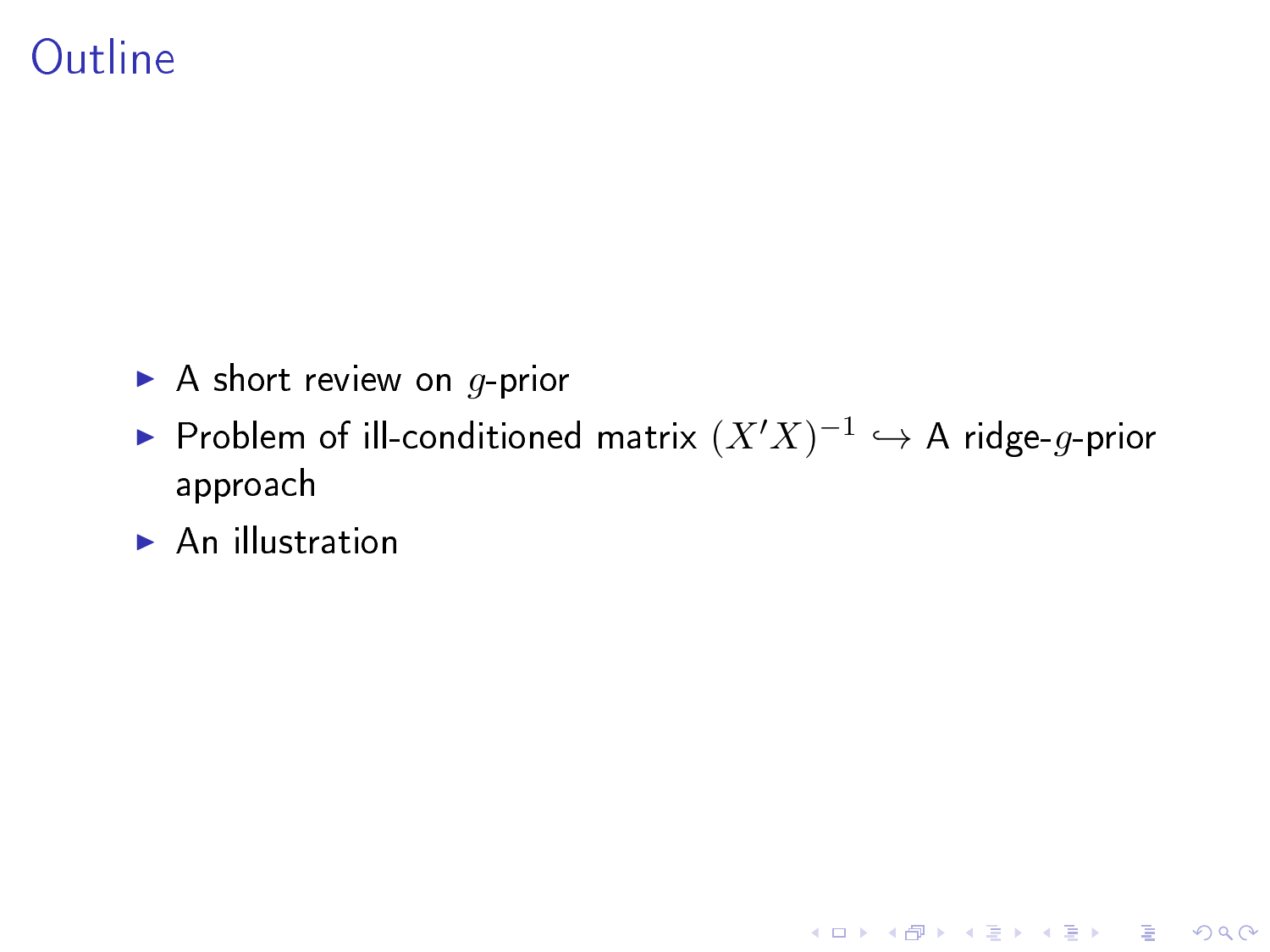## The g-prior in linear model

Consider the model

$$
Y|X,\beta,\sigma^2 \sim \mathcal{N}(X\beta,\sigma^2 I)
$$

**KORK STRAIN ABY COMPARI** 

where  $Y$  is an  $n$ -vector of response X a  $n \times p$  design matrix (without constant)  $\beta \in \mathbb{R}^p$ , the coefficient regression  $\sigma^2>0$ ,  $I$  the identity matrix.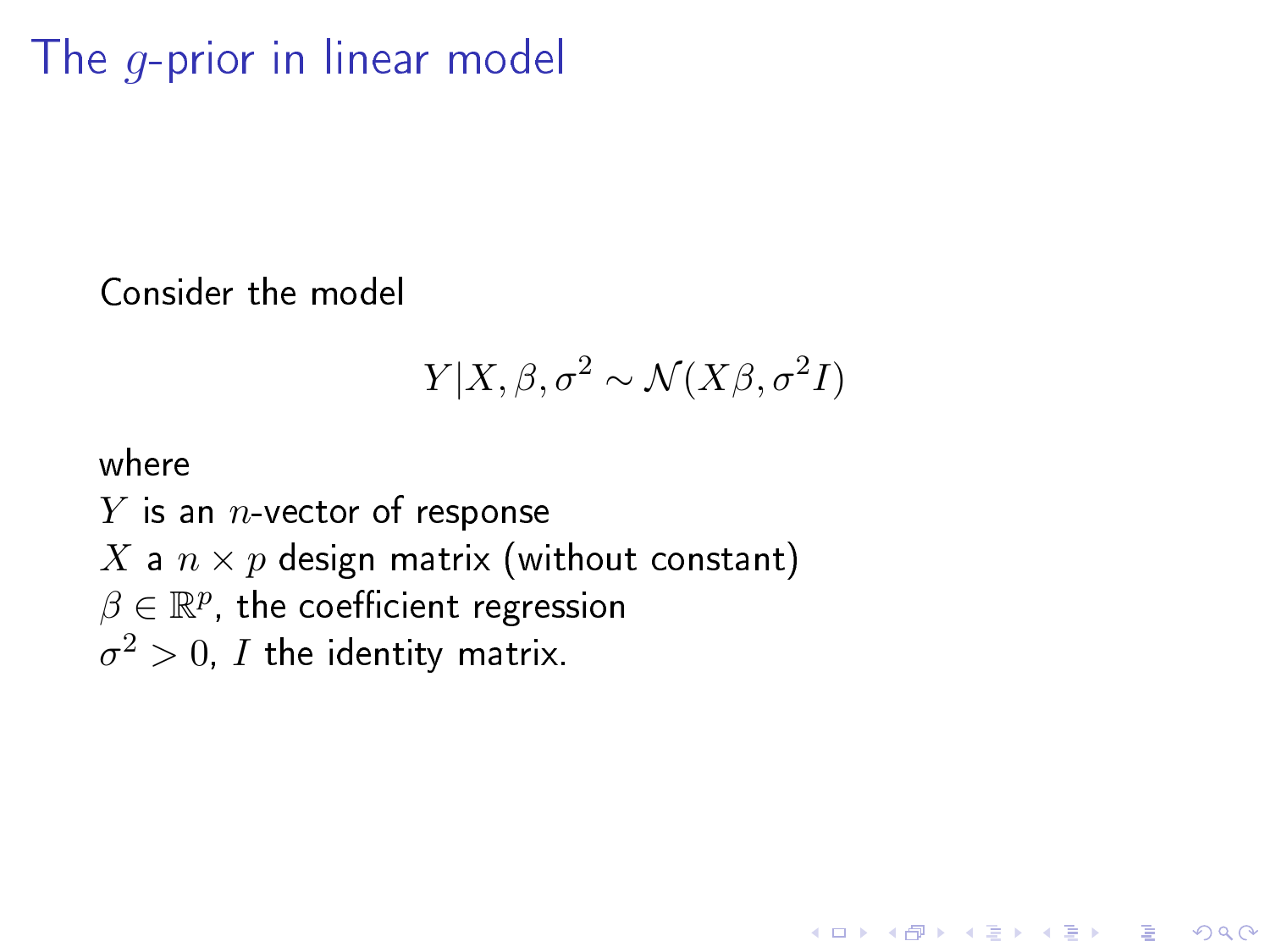Zellner's  $g$ -prior (1986) is given by

$$
\beta | X, \sigma^2, g \sim \mathcal{N}(\beta_0 = 0, g\sigma^2 (X'X)^{-1})
$$

$$
\sigma^2 \sim 1/\sigma^2
$$

**メロトメ 伊 トメミトメミト ニミー つんぴ** 

 $g > 0$  is called the constant of Zellner.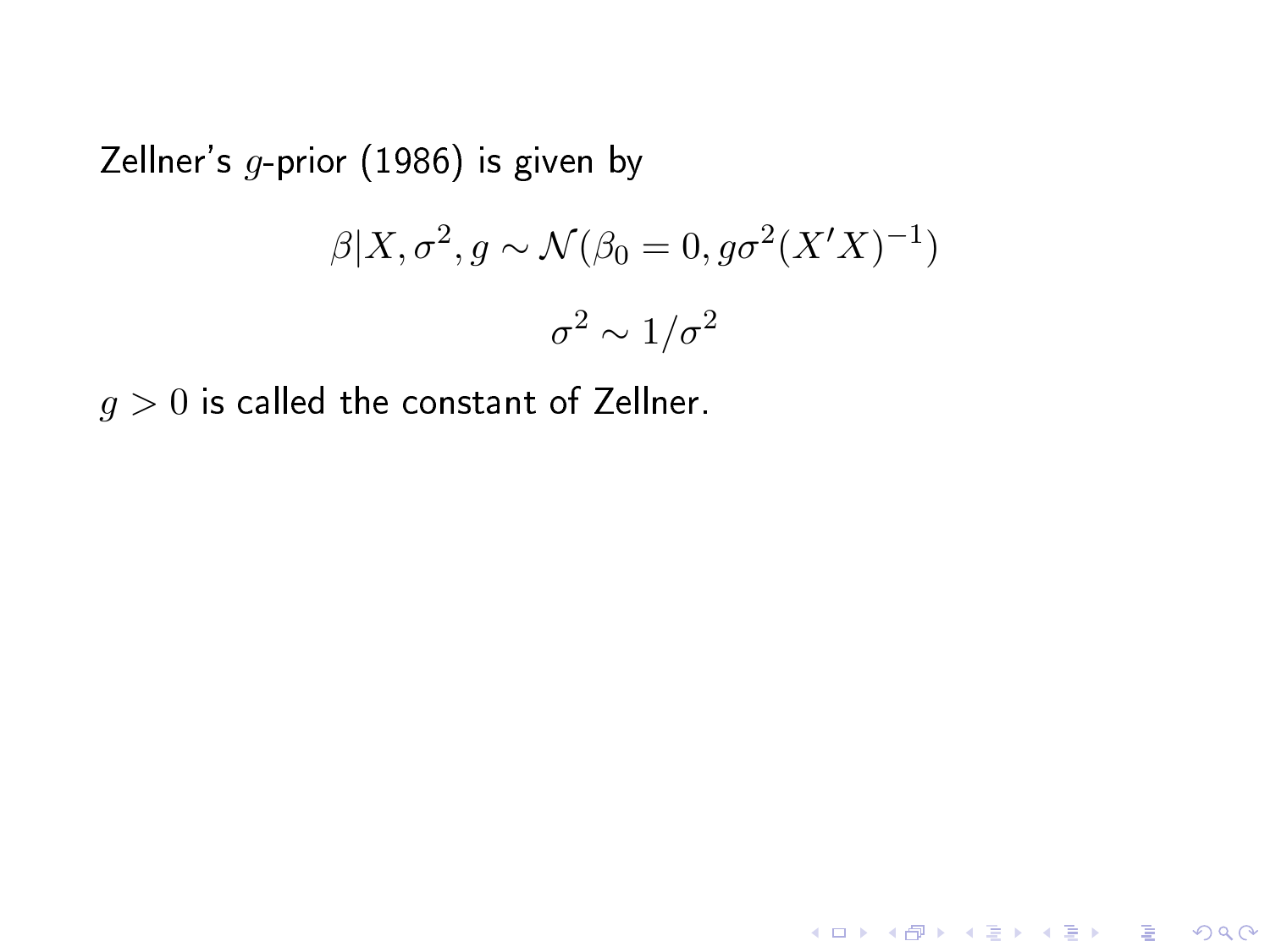Zellner's  $q$ -prior (1986) is given by

$$
\beta | X, \sigma^2, g \sim \mathcal{N}(\beta_0 = 0, g\sigma^2 (X'X)^{-1})
$$

$$
\sigma^2 \sim 1/\sigma^2
$$

 $q > 0$  is called the constant of Zellner.

Advantages :  $\hookrightarrow$  Simplicity : simple structure  $\beta|Y,X,\sigma^2$  is Gaussian with variance  $\frac{g\sigma^2}{g+1}(X'X)^{-1}$  $\hookrightarrow$  Automatic : using the structure of the variables (Fisher's Information Matrix)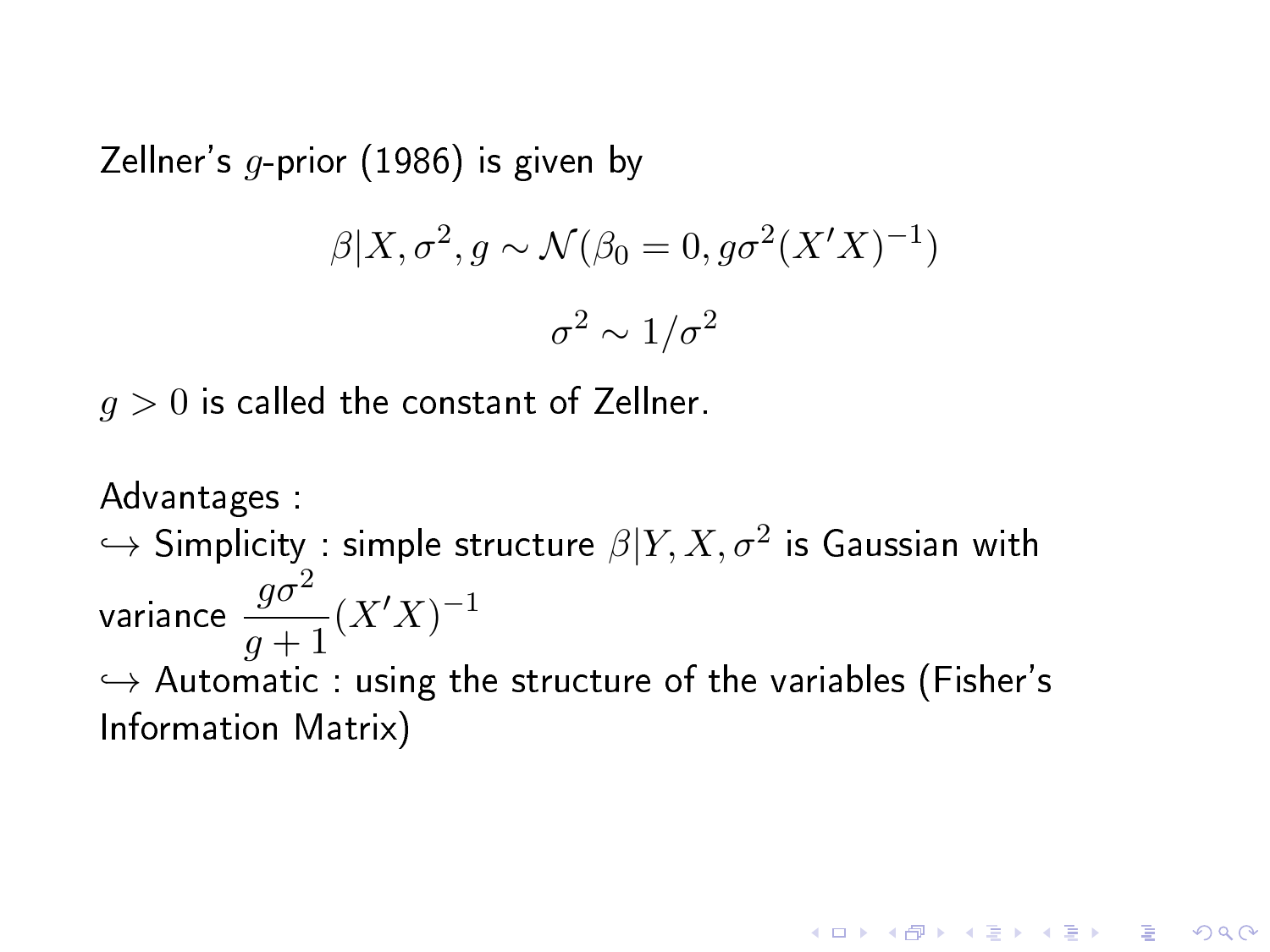But some cons : Consider the null model  $M_0$  with  $p_0 = 0$  and another model  $M_1$  with  $p_1 > 0$  covariates. Using  $g$  prior for  $M_1$  we have closed forms for marginal likelihood and

$$
\blacktriangleright BF[M_1: M_0] = (1+g)^{(n-1-p_1)/2}[1+g(1-R_1^2)]^{-(n-1)/2}
$$

K ロ ▶ K 레 ▶ K 레 ▶ K 레 ≯ K 게 회 게 이 및 사 이 의 O

\n- If 
$$
g \to \infty
$$
 (n and  $p_1$  fixed) then
\n- $BF[M_1: M_0] \to 0$  (Bartlett or Lindley's Paradox)
\n

• If 
$$
R_1 \rightarrow 1
$$
 (*n* and  $p_1$  fixed)  

$$
BF[M_1: M_0] \rightarrow constant
$$
 (Information paradox)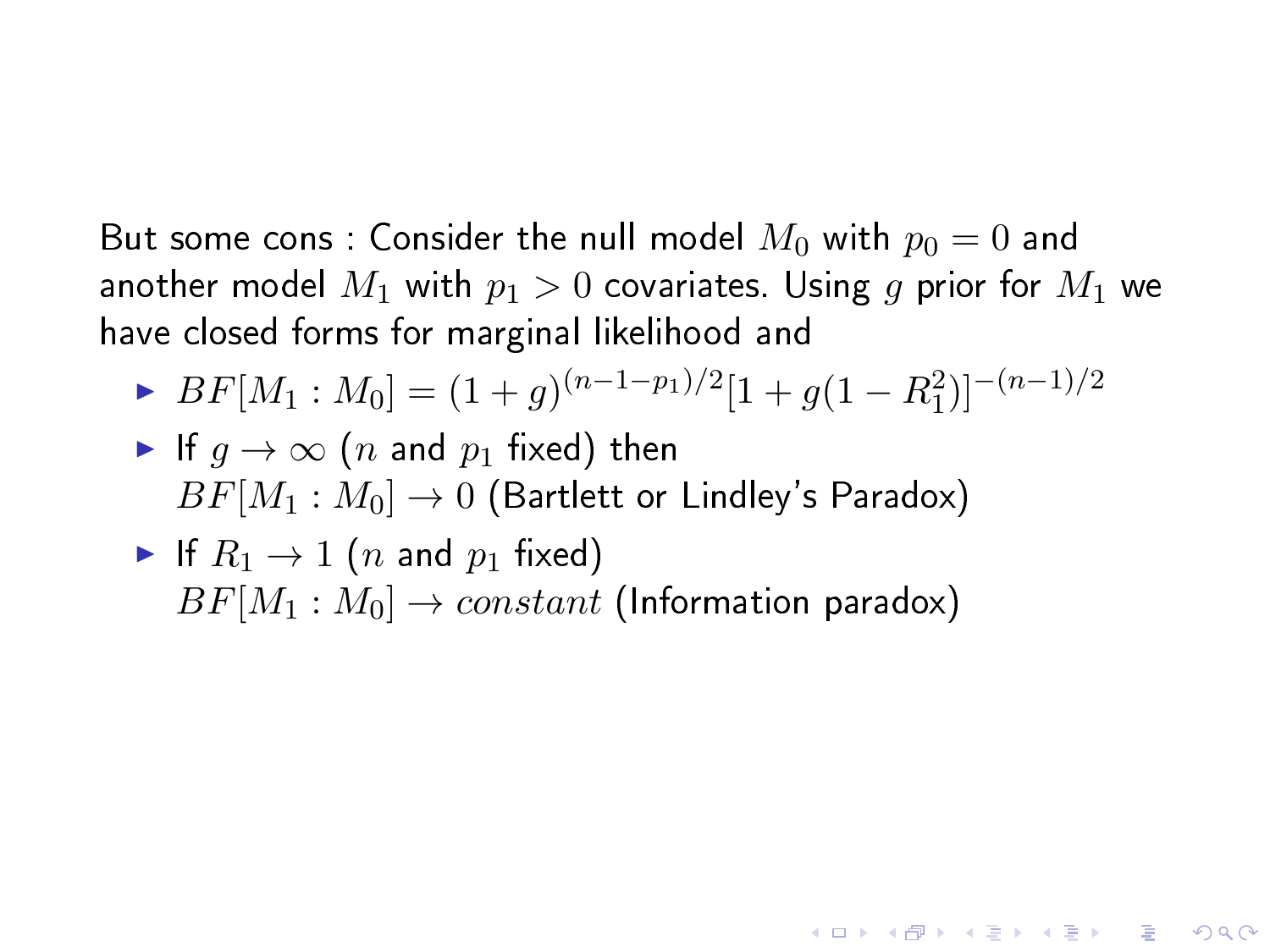## Choice for the parameter q

- $\blacktriangleright$  g can be fixed arbitrarly (Smith and Kohn, 1997)
- $\triangleright$   $g = n$  (Kass and Wasserman, 1995)  $\hookrightarrow$  the BF is close to the BIC

**KORK STRAIN ABY COMPARI** 

- $\blacktriangleright$   $g = p^2$  (Foster and George, 1994)  $\hookrightarrow$  related to the Risk Inflation Criteria
- $\blacktriangleright$   $g = \max(n, p^2)$  (Fernandez et al. 2001)
- $\blacktriangleright$  Global or local empirical Bayes estimate  $\hookrightarrow$  avoid the Information paradox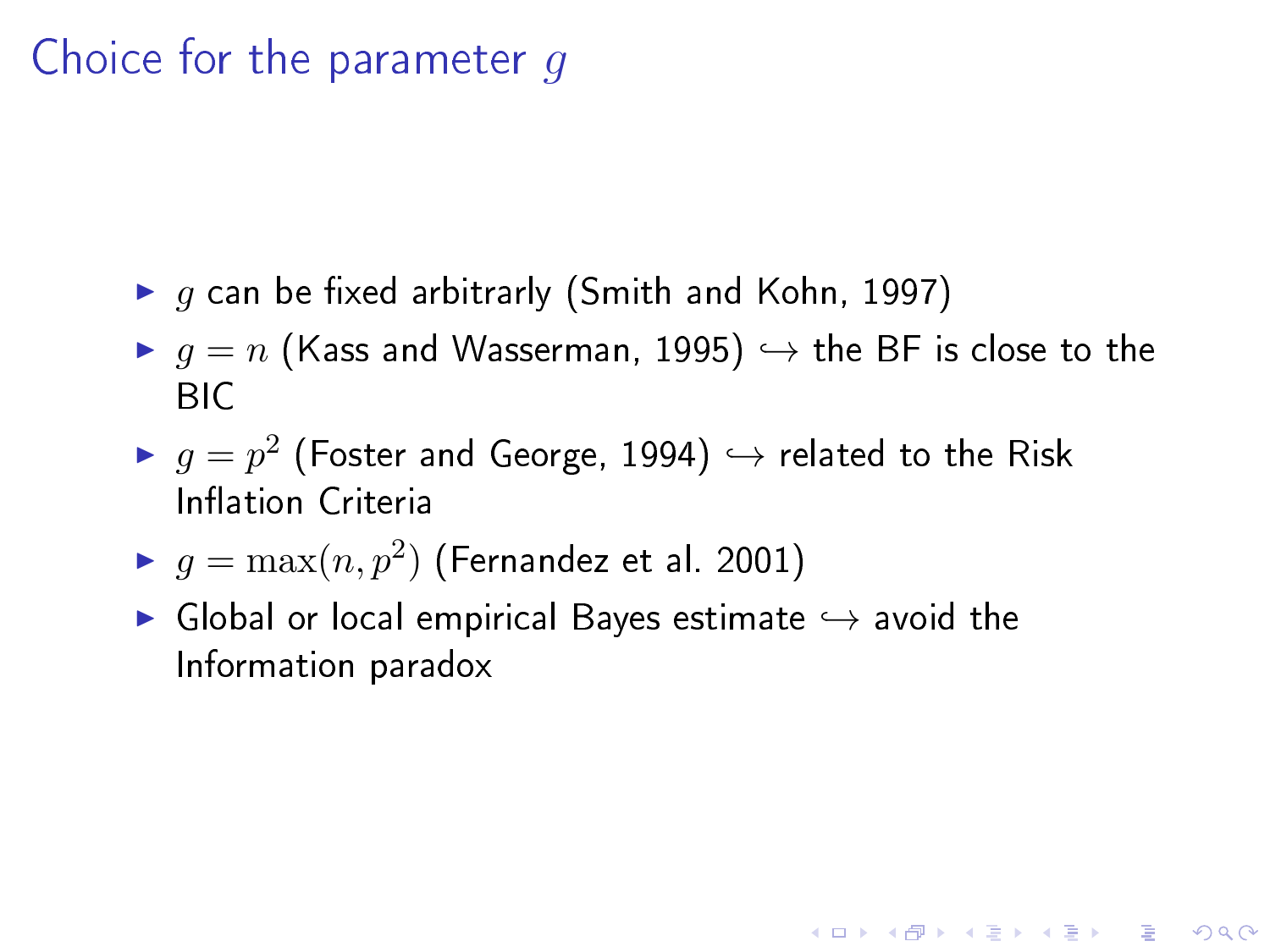## Prior on the hyperparameter  $q$  : mixture of q-priors

▶ Zellner and Siow (1980) prior

$$
\pi(g) = \frac{(n/2)^{1/2}}{\Gamma(1/2)} g^{-3/2} e^{-n/(2g)}
$$

which is an Inv-Gamma(1/2, n/2) prior

 $\blacktriangleright$  Hyper q prior (Liang et al. 2008)

$$
\frac{1}{1+g} \sim Beta(a/2 - 1, 1)
$$

with  $2 < a < 4$  ( $a = 2$  is the Jeffrey's prior, it is uniform for  $a=4$ Rmk :  $\pi(g) = \frac{a-2}{2}(1+g)^{-a/2}$  $\hookrightarrow$  closed form of posterior distribution of g in terms of Gaussian hypergeometric function.

$$
\blacktriangleright
$$
 Hyper  $g/n$  prior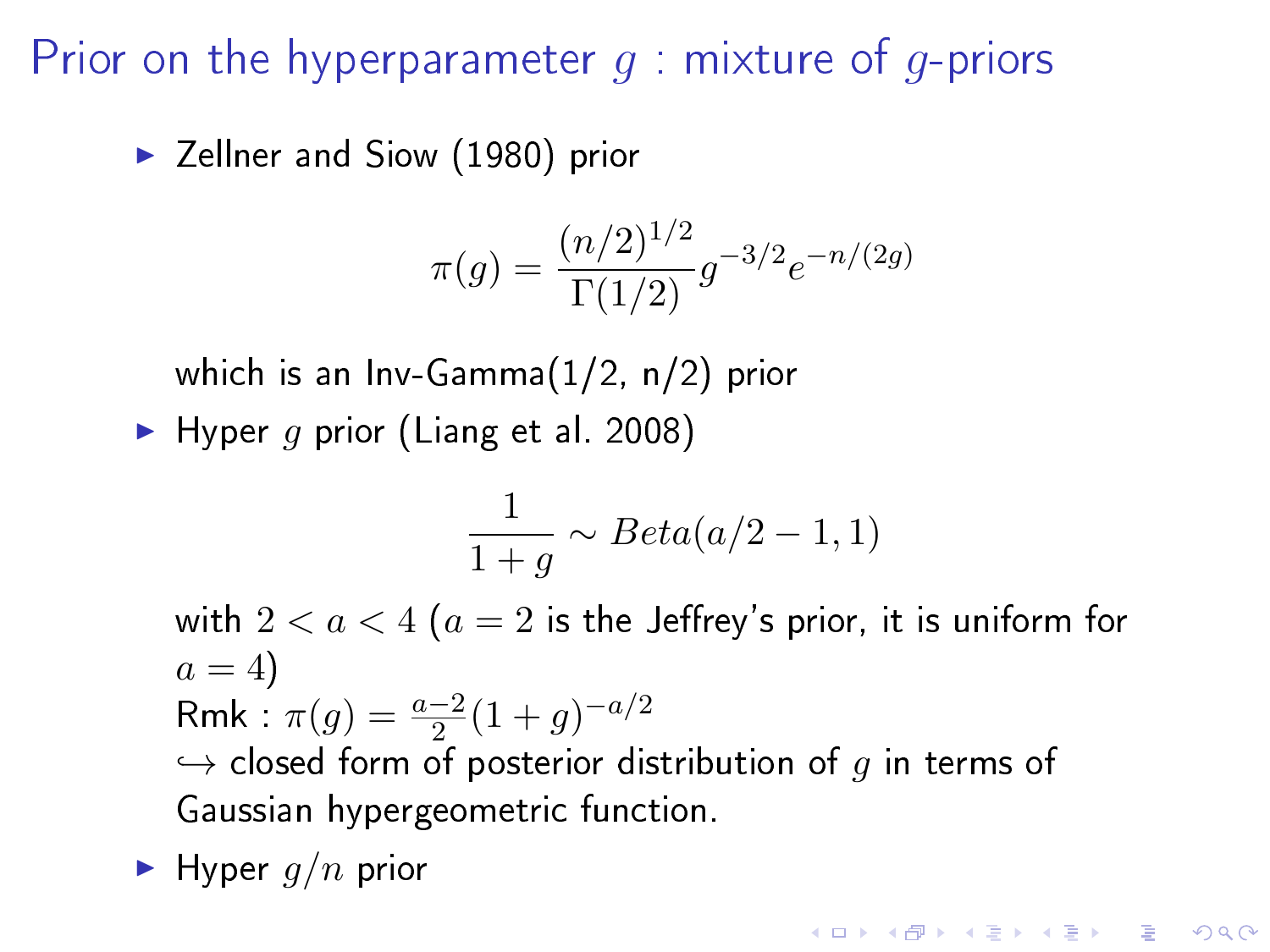▶ Truncated gamma prior (Wang et George, 2007)

Density of 
$$
u = \frac{1}{1+g}
$$
:  $\pi(u) = \frac{s^a}{\gamma(a,s)} u^{a-1} e^{-su} \mathbb{I}_{(0,1)}(u)$ 

 $\triangleright$  Beta prime prior (Maruyama and George, 2011)

$$
\frac{1}{1+g} \sim Beta(1/2, (n-p-1.5)/2)
$$

▶ Robust prior (Bayarri et al. 2012) which can be reduced to a particular truncated gamma prior

Density of 
$$
u = \frac{1}{1+g}
$$
:  $\pi(u) = u^{-1/2} \mathbb{I}_{(0,(p+1)/(n+1))}(u)$ 

**KORK STRAIN ABY COMPARI** 

 $\triangleright$  CH-q prior (Li and Clyde, 2016)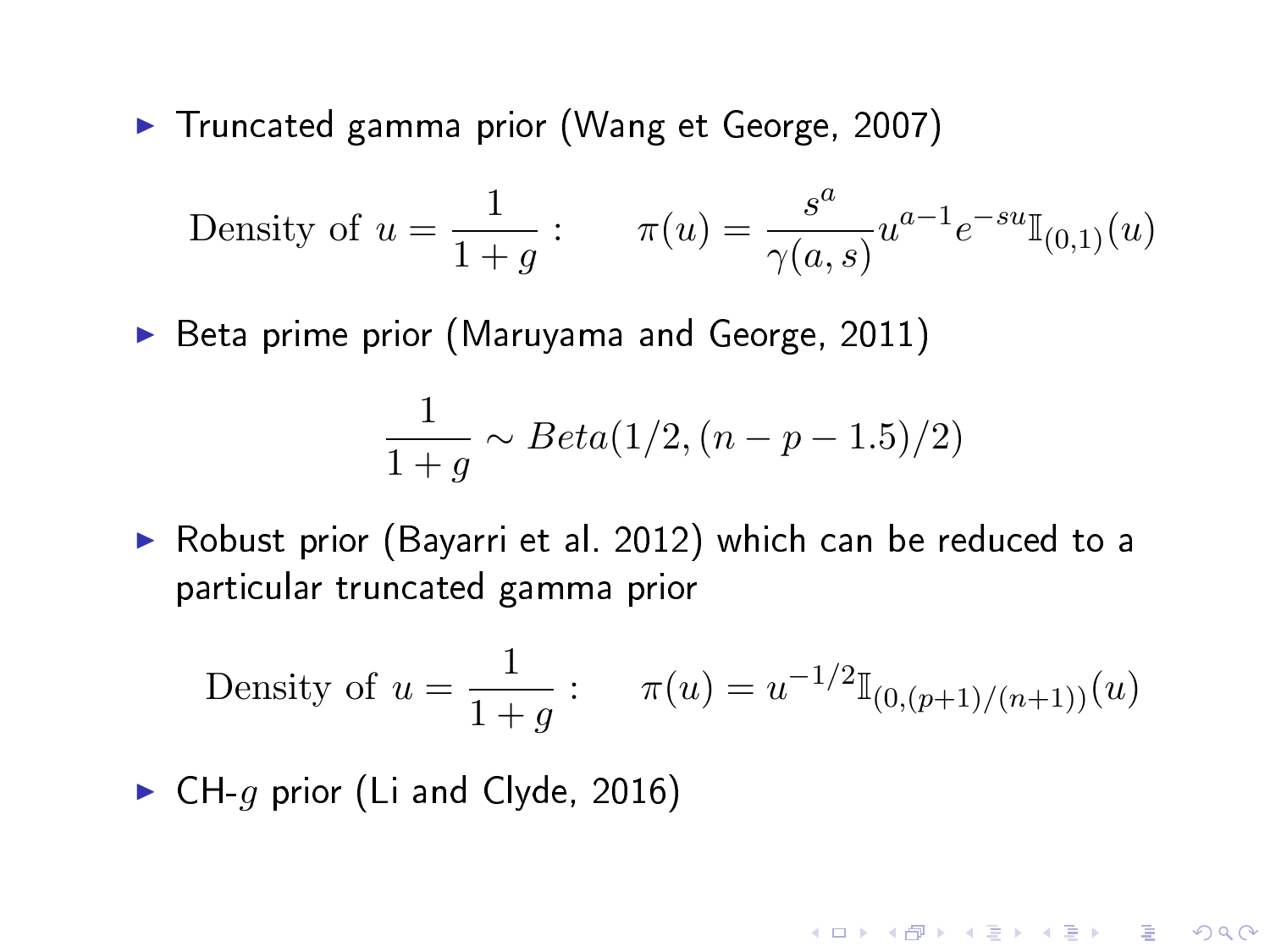### g-prior in mixture of linear models

▶ Mixture of linear models (Gupta and Ibrahim, 2006)

$$
\beta(m)|X,\sigma^2 \sim \mathcal{N}(\beta_0(m), g\sigma^2(m)(X'X)^{-1})
$$

Mixture of linear models (Lee et al, 2016)

$$
\beta(m)|X,\sigma^2 \sim \mathcal{N}(\beta_0(m),g(m)\sigma^2(m)(X'(m)X(m))^{-1})
$$

K □ ▶ K @ ▶ K 할 ▶ K 할 ▶ | 할 | K 9 Q @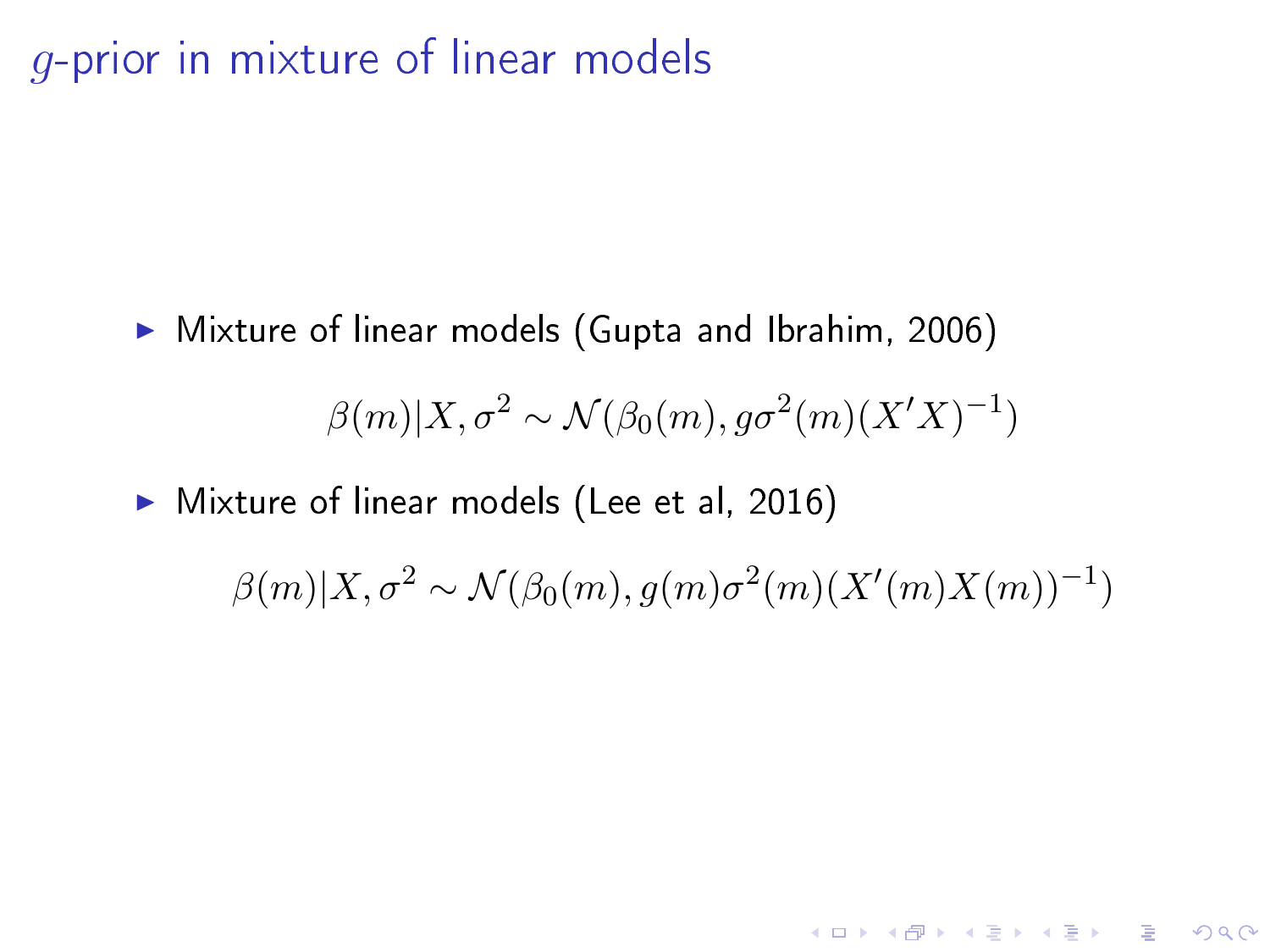#### g-prior and variable selection

Stochastic Search Variable Selection

 $\gamma$  vector indicating which variables are active  $\gamma_i = 1$  if  $\beta_i \neq 0$  and  $\gamma_i = 0$  otherwise.

$$
\blacktriangleright \ p_{\gamma} = \sum_{i=1}^{n} \gamma_i
$$

 $\blacktriangleright$   $X_{\gamma}$   $n \times p_{\gamma}$  design matrix with active variables

K ロ ▶ K @ ▶ K 할 ▶ K 할 ▶ 이 할 → 9 Q @

 $\triangleright$   $\beta_{\gamma}$   $p_{\gamma}$  vector with non-null elements.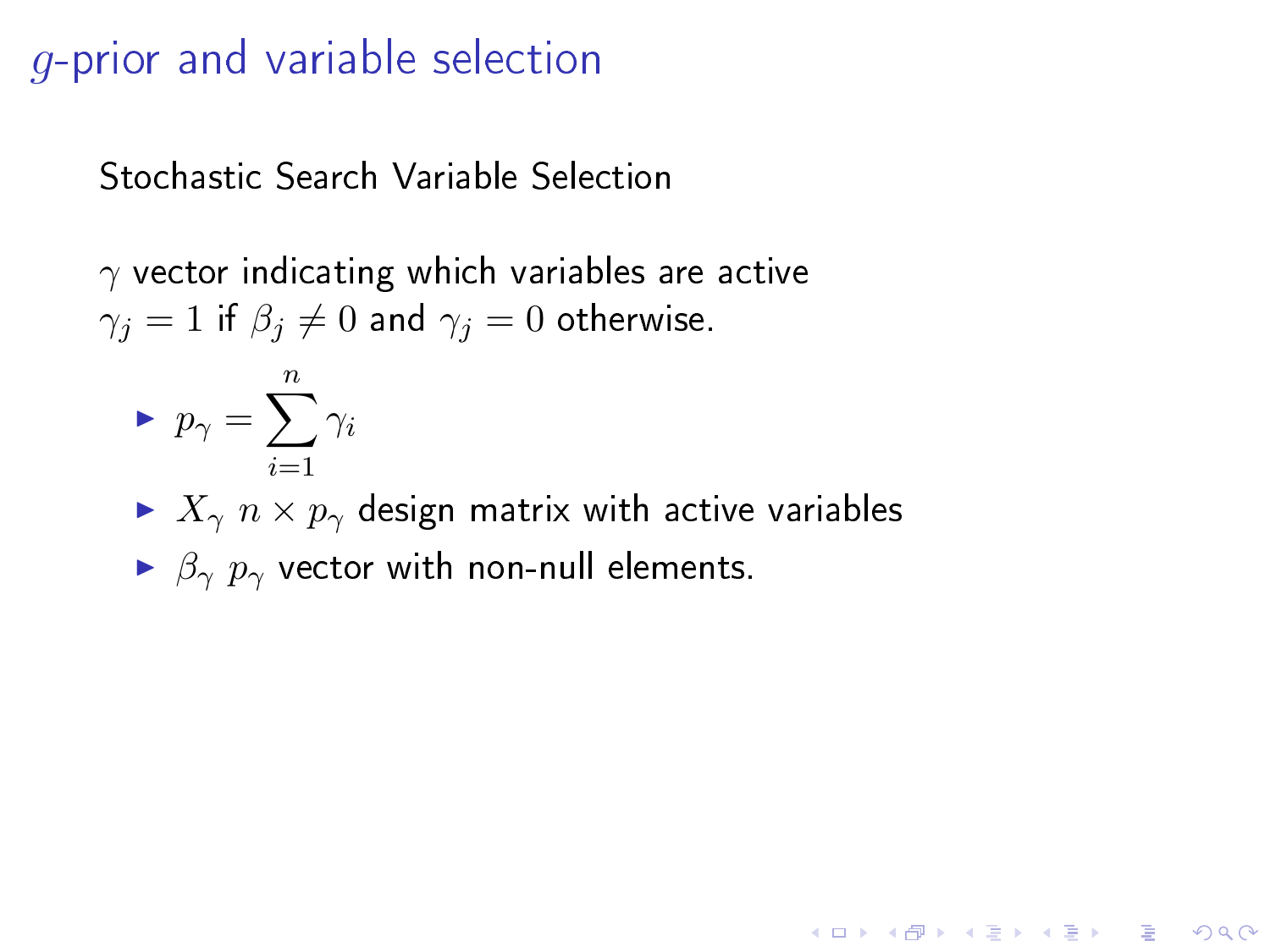#### g-prior and variable selection

Stochastic Search Variable Selection

 $\gamma$  vector indicating which variables are active  $\gamma_i = 1$  if  $\beta_i \neq 0$  and  $\gamma_i = 0$  otherwise.

$$
\blacktriangleright \ p_{\gamma} = \sum_{i=1}^{n} \gamma_i
$$

 $\blacktriangleright$   $X_{\gamma}$   $n \times p_{\gamma}$  design matrix with active variables

**KORK STRAIN ABY COMPARI** 

$$
\triangleright
$$
  $\beta_{\gamma}$   $p_{\gamma}$  vector with non-null elements.

Choice of  $\gamma_i$  : Bernoulli  $P(\gamma_i=1)=\pi_i$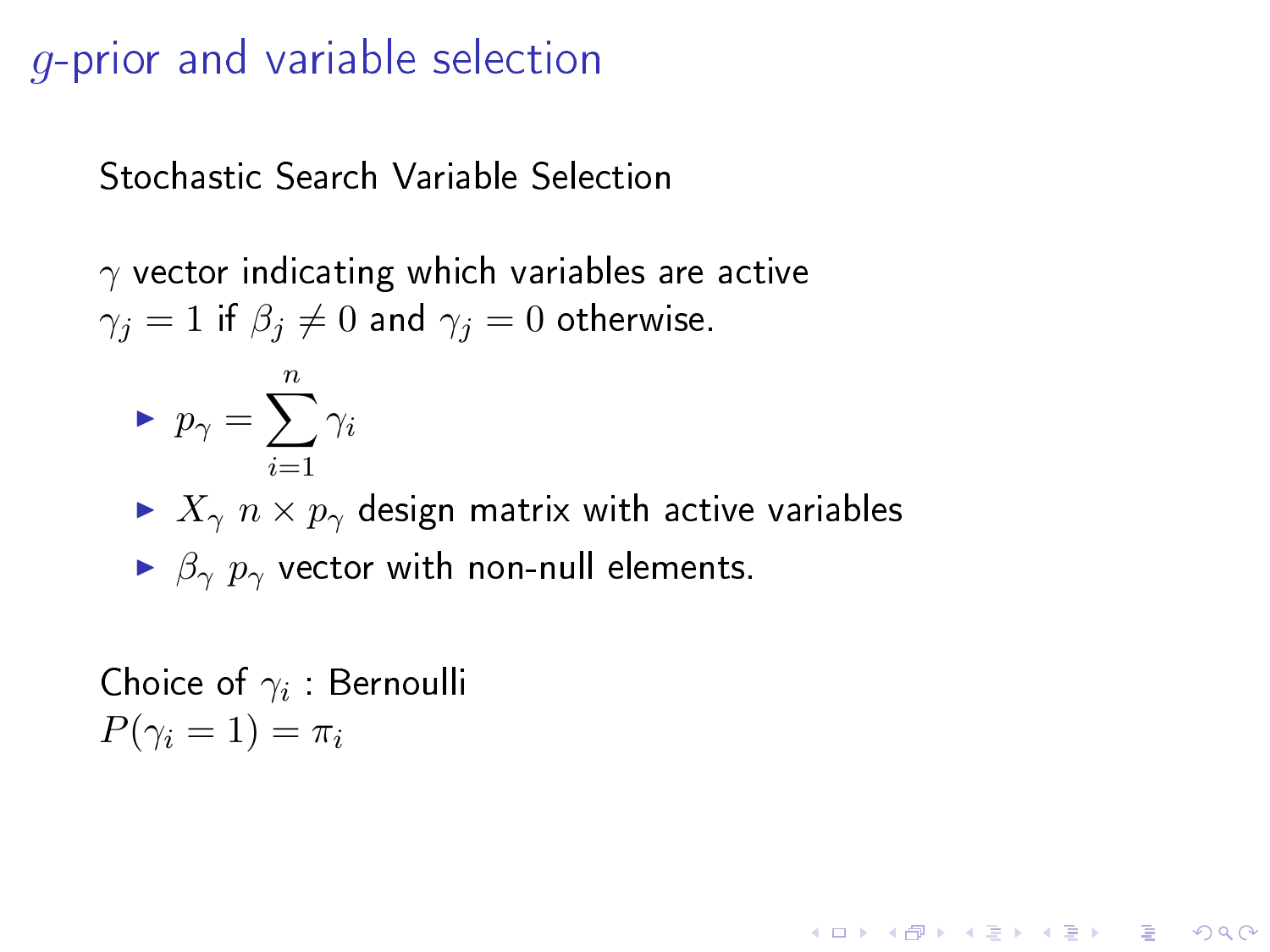#### g-prior and variable selection

Stochastic Search Variable Selection

 $\gamma$  vector indicating which variables are active  $\gamma_i = 1$  if  $\beta_i \neq 0$  and  $\gamma_i = 0$  otherwise.

$$
\blacktriangleright \ p_{\gamma} = \sum_{i=1}^{n} \gamma_i
$$

 $\blacktriangleright$   $X_{\gamma}$   $n \times p_{\gamma}$  design matrix with active variables

 $\triangleright$   $\beta_{\gamma}$   $p_{\gamma}$  vector with non-null elements.

Choice of  $\gamma_i$  : Bernoulli  $P(\gamma_i = 1) = \pi_i$ 

Another choice :  $\gamma|\omega \sim Bernoulli(\omega)$  and  $\omega \sim Beta(a, b)$ 

**KORKAR KERKER EL VOLO**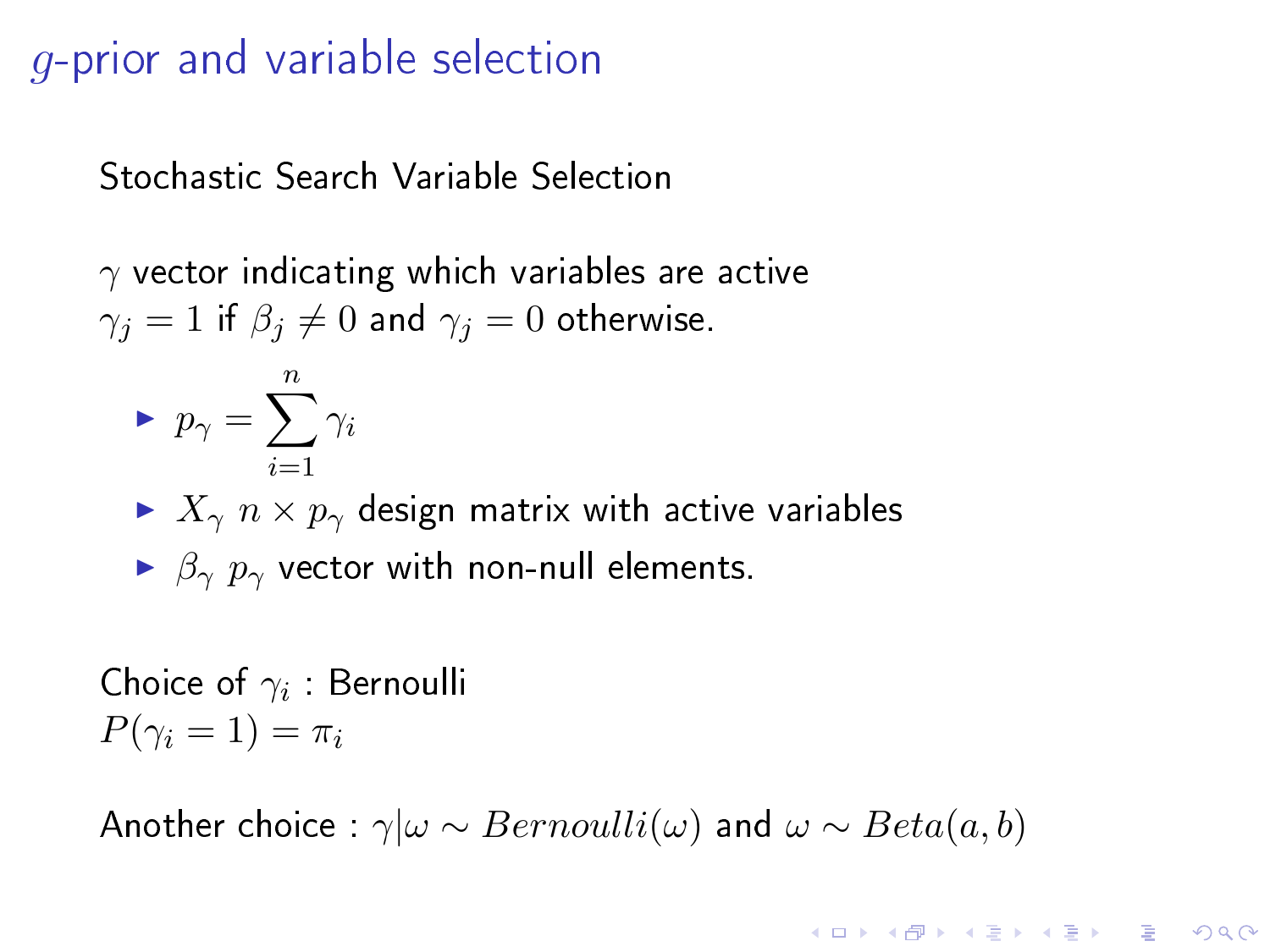## g-prior in GLM and variable selection

$$
h(\mathbb{E}(Y_i|U,\beta)) = X_i'\beta + Z_i'U,
$$

where

- $\blacktriangleright$  h is the link function
- $\blacktriangleright$   $U = (U_1, \cdots, U_k)$  are the random effect, with  $U_i$  of size  $q_i$
- $\blacktriangleright$   $\beta_{\gamma}|\gamma \sim \mathcal{N}(0, \Sigma_{\gamma})$ with  $\Sigma_\gamma = \tau (X_\gamma' X_\gamma)^{-1}$ .
- $\blacktriangleright$   $\tau$  is the variable selection coefficient (Bottolo and Richardson, 2010)

**A DIA K PIA K E A LE A DIA K E A VION**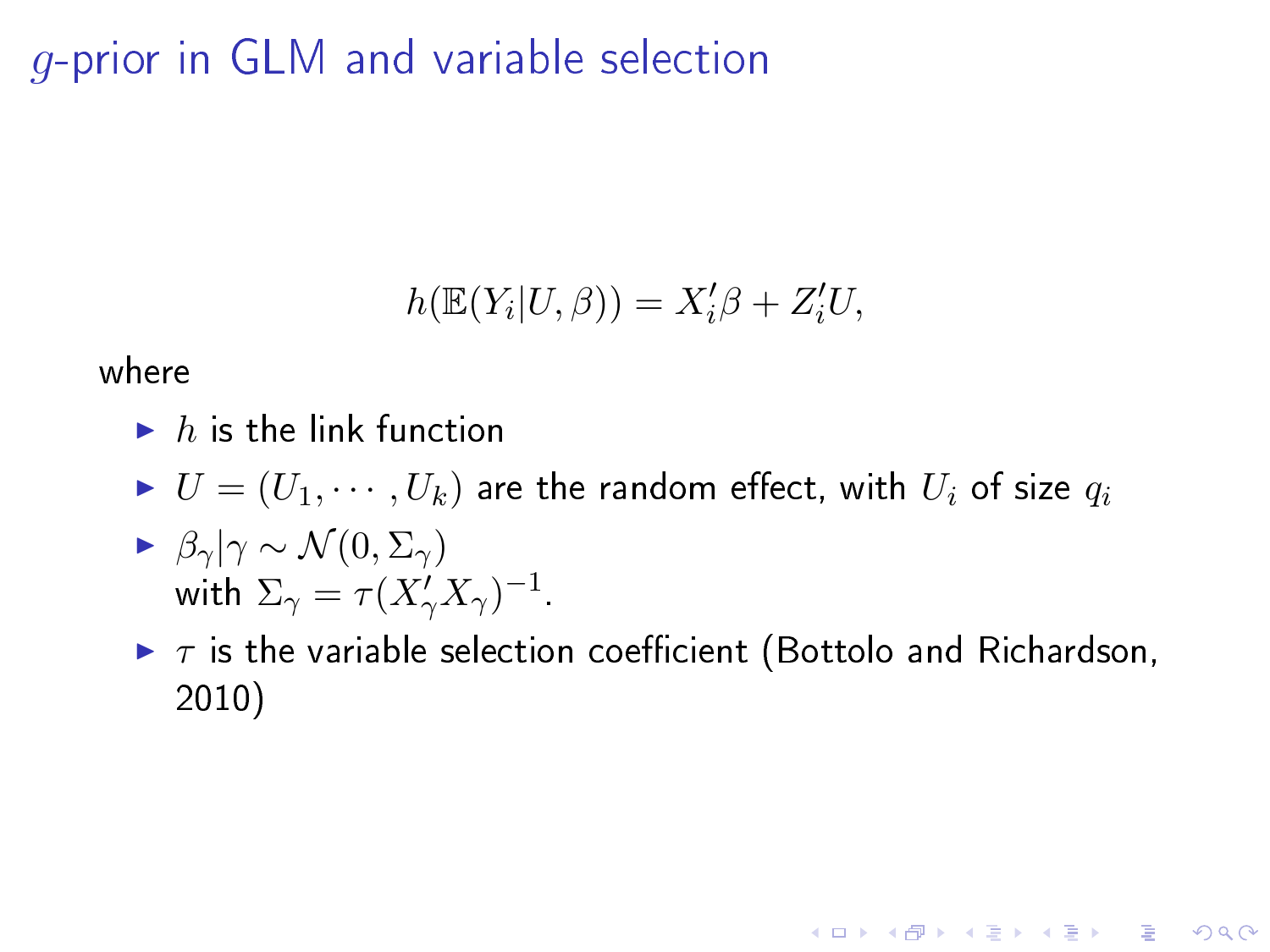Different applications of variable selection with  $q$ -prior in GLM or  $G12M$ 

- $\blacktriangleright$  Probit model : Lee et al. (2003), Sha et al. (2004), Zhou et al. (2004)
- $\blacktriangleright$  GLM : Chen and Ibrahim (2003), Marin and Robert (2007), Wang and George (2007), Gupta and Ibrahim (2009), Bové and Held (2011), Li and Clyde (2016)
- ▶ Probit mixed model : Yang and Song (2010), Baragatti and P. (2010), Baragatti (2011), Baragatti and P. (2012)

**A DIA K PIA K E A LE A DIA K E A VION** 

▶ Logistic model : Hanson et al. (2014)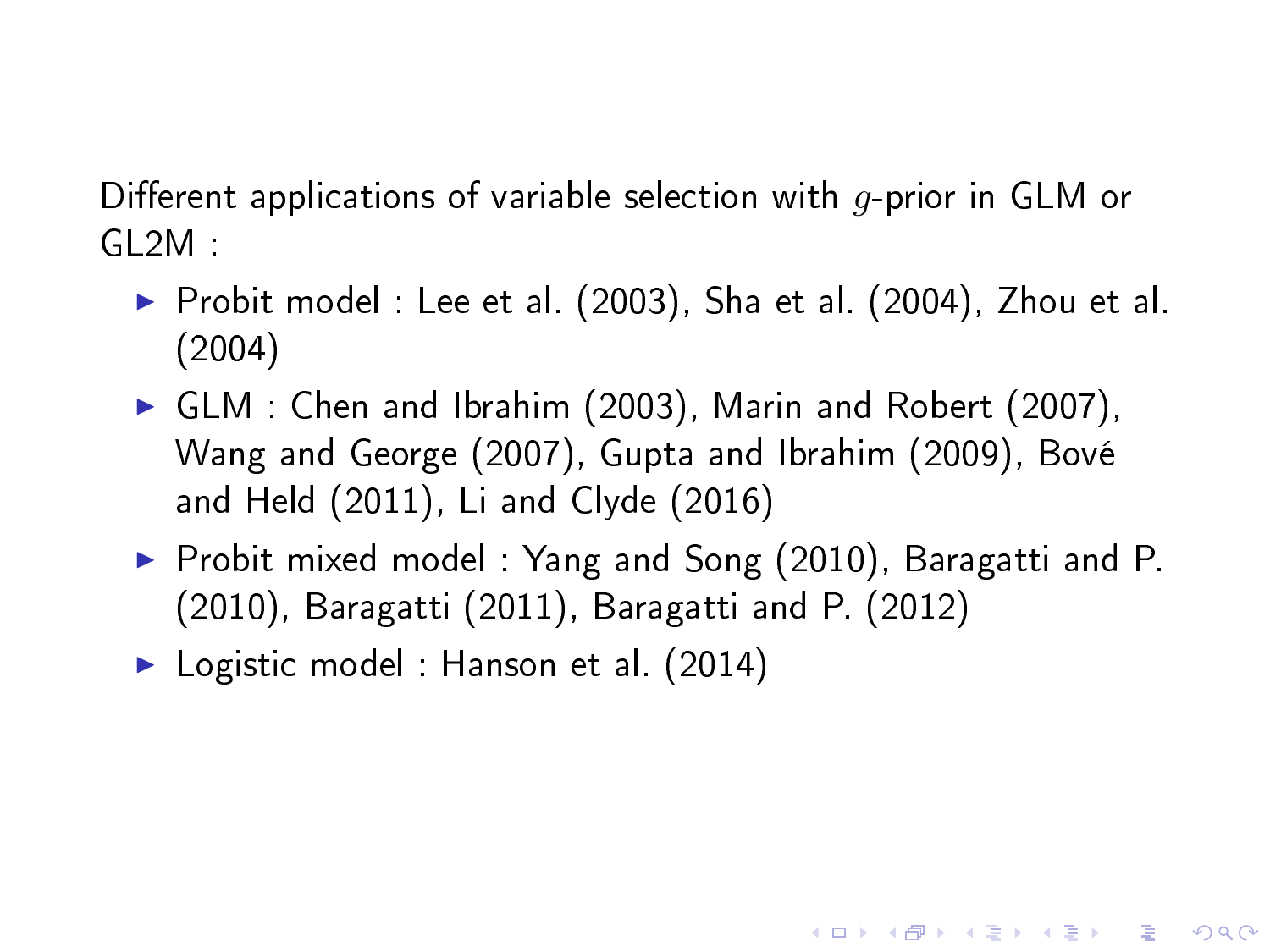Li and Clyde (2016) proposed the truncated Compound Confluent Geometric Hyperbolic prior (tCCGH)

- In Let  $u = 1/(1 + q)$
- $\blacktriangleright u \sim tCHHH(a/2, b/2, r, s/2, v, \theta)$ , which generalizes all previous cited mixtures of  $q$  priors.

**A DIA K PIA K E A LE A DIA K E A VION**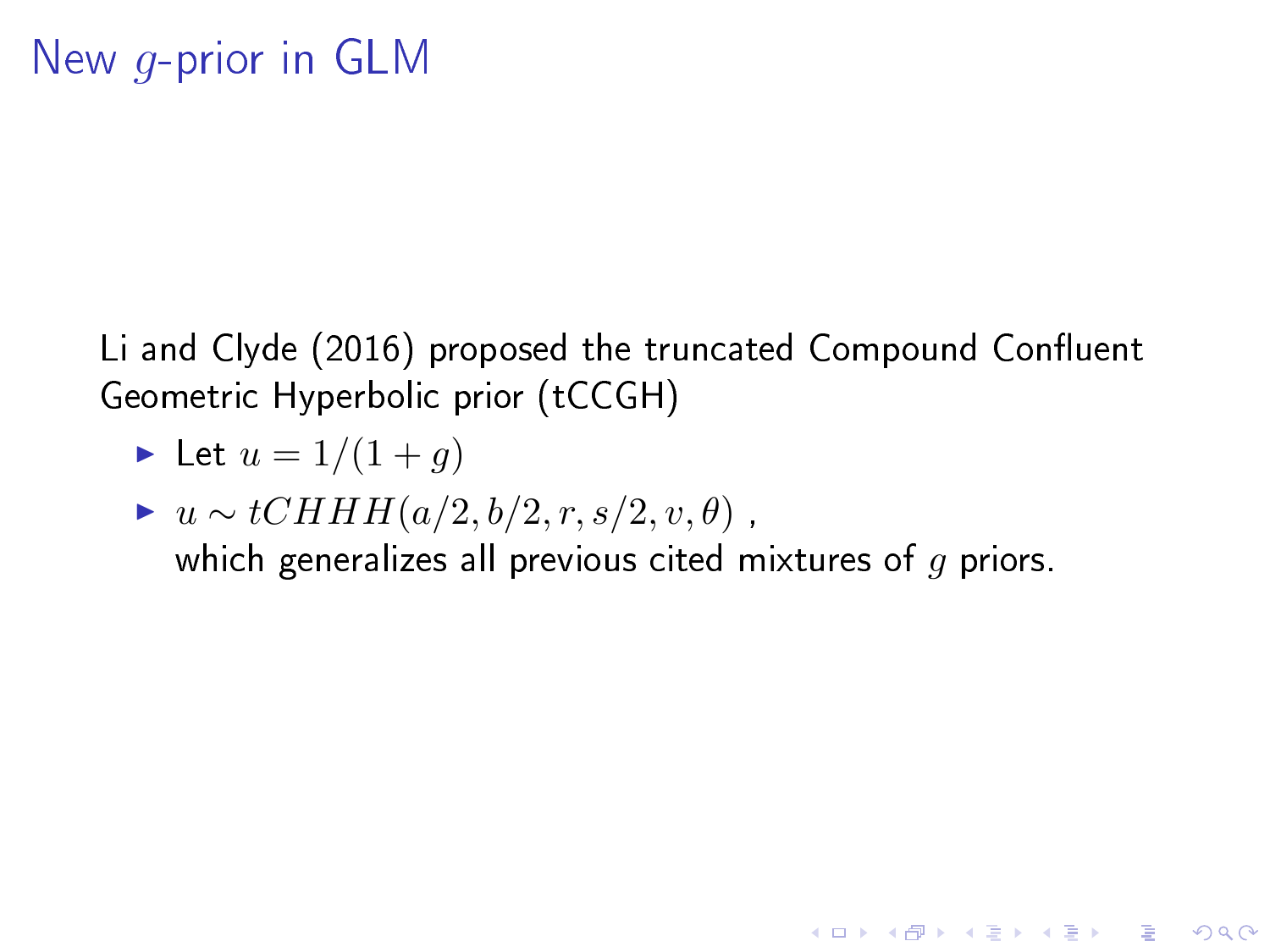Another method proposed by Li and Clyde (2016) in GLM

Based on the following idea in linear model (Zellner, 1980, Maruyama and George, 2011) :

$$
Y = X_1 \beta_1 + X_2 \beta_2 + \epsilon
$$

**Less certain about**  $\beta_1$ 

 $\blacktriangleright$  More certain about  $\beta_2$ 

Write  $V=(I-P_{X_1})X_2$ , where  $P_{X_1}=X_1(X_1'X_1)^{-1}X_1'$  is the projection matrix on  $X_1$ . Then

$$
Y = X_1\xi + V\beta_2 + \epsilon
$$

**KOR & KERKER CRAMEL** 

with  $\xi = \beta_1 + (X_1'X_1)^{-1}X_1'X_2\beta_2$ .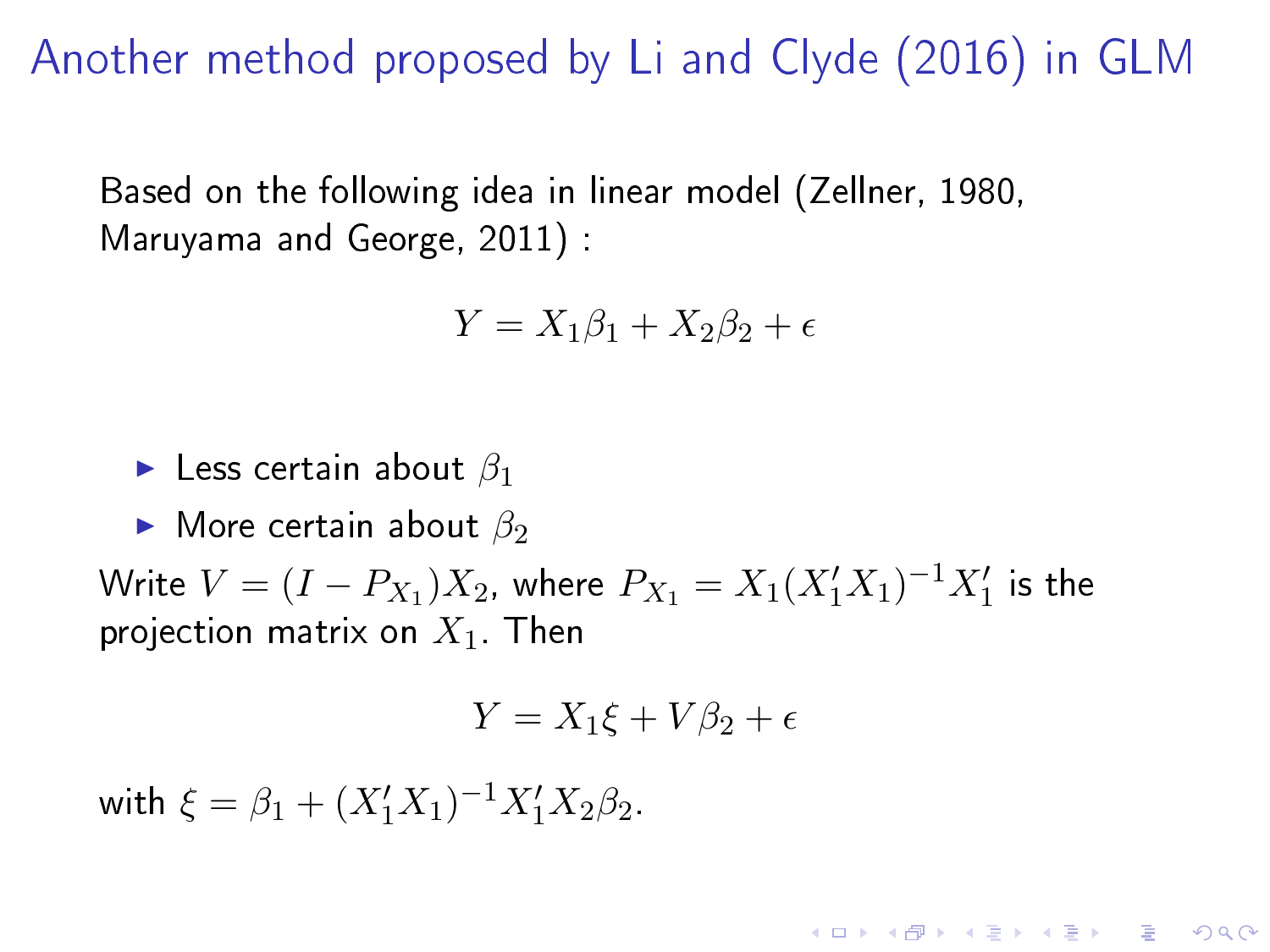These decomposition allow the use of two independent  $g$ -priors

$$
\blacktriangleright \xi \sim \mathcal{N}(\xi_0, g_1 \sigma^2 (X_1' X_1)^{-1})
$$

$$
\blacktriangleright \beta_2 \sim \mathcal{N}(\beta_0, g_2 \sigma^2 (V'V)^{-1})
$$

If little information is available on  $X_1 \hookrightarrow$  large value for  $g_1$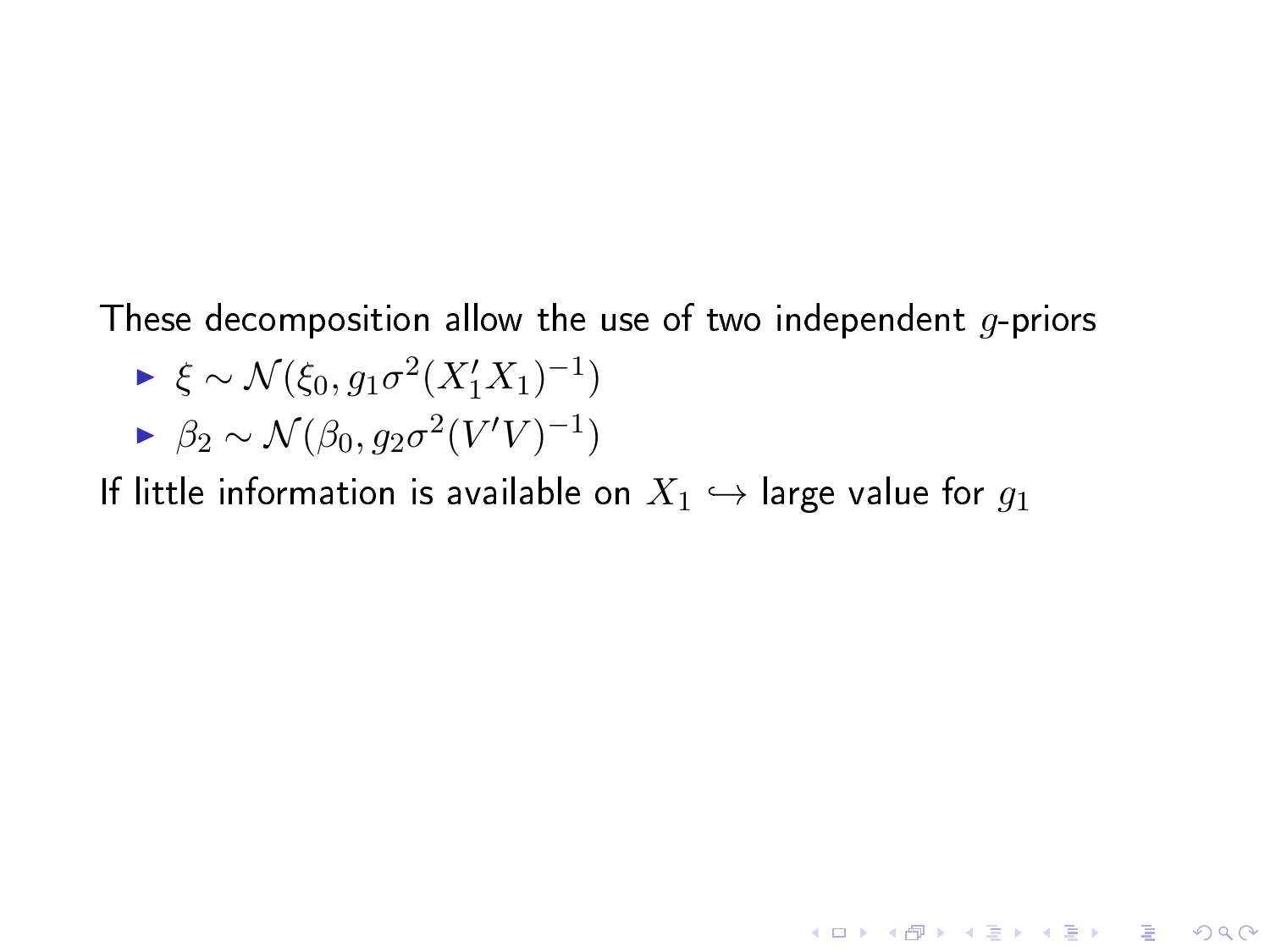A numerical problem with the inversion of  $(X'X)$ 

## $\beta|X \sim \mathcal{N}(0, \tau(X'X)^{-1})$

**A DIA K PIA K E A LE A DIA K E A VION** 

 $(X^{\prime}X)^{-1}$  appears in  $g$ -prior (for linear models, mixture of linear models, GLM, GL2M). It can be ill-conditioned

- If  $p > n$
- $\blacktriangleright$  If there are linear dependence between regressors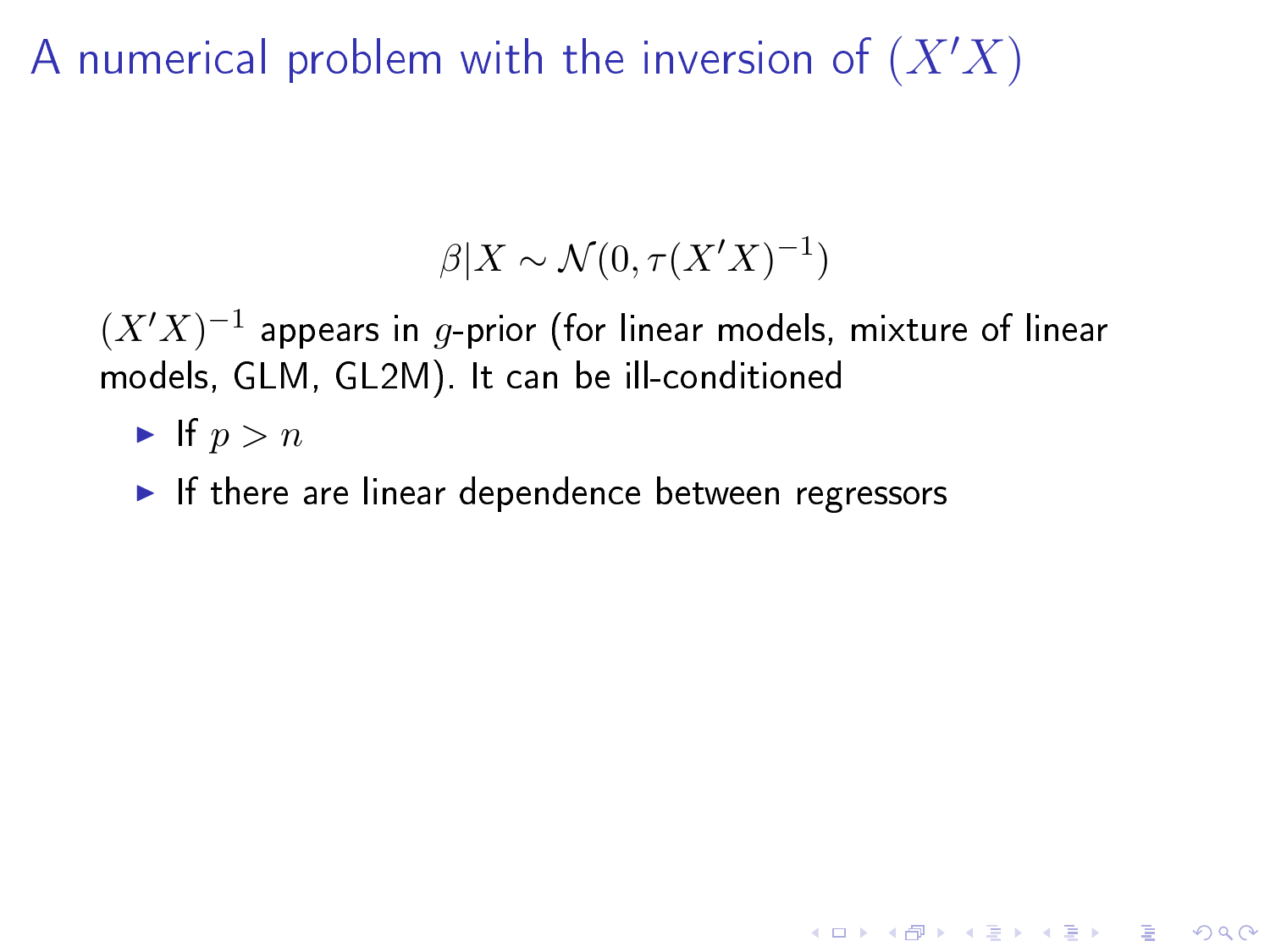A numerical problem with the inversion of  $(X'X)$ 

# $\beta|X \sim \mathcal{N}(0, \tau(X'X)^{-1})$

 $(X^{\prime}X)^{-1}$  appears in  $g$ -prior (for linear models, mixture of linear models, GLM, GL2M). It can be ill-conditioned

- If  $p > n$
- $\blacktriangleright$  If there are linear dependence between regressors

 $(X_\gamma'X_\gamma)^{-1}$  also appears in  $g$ -prior with SSVS. It can also be ill-conditioned

- If  $p_{\gamma} > n$
- If there are linear dependence between regressors of  $X_\gamma$ .

**A DIA K PIA A BIA A BIA A Q A CA**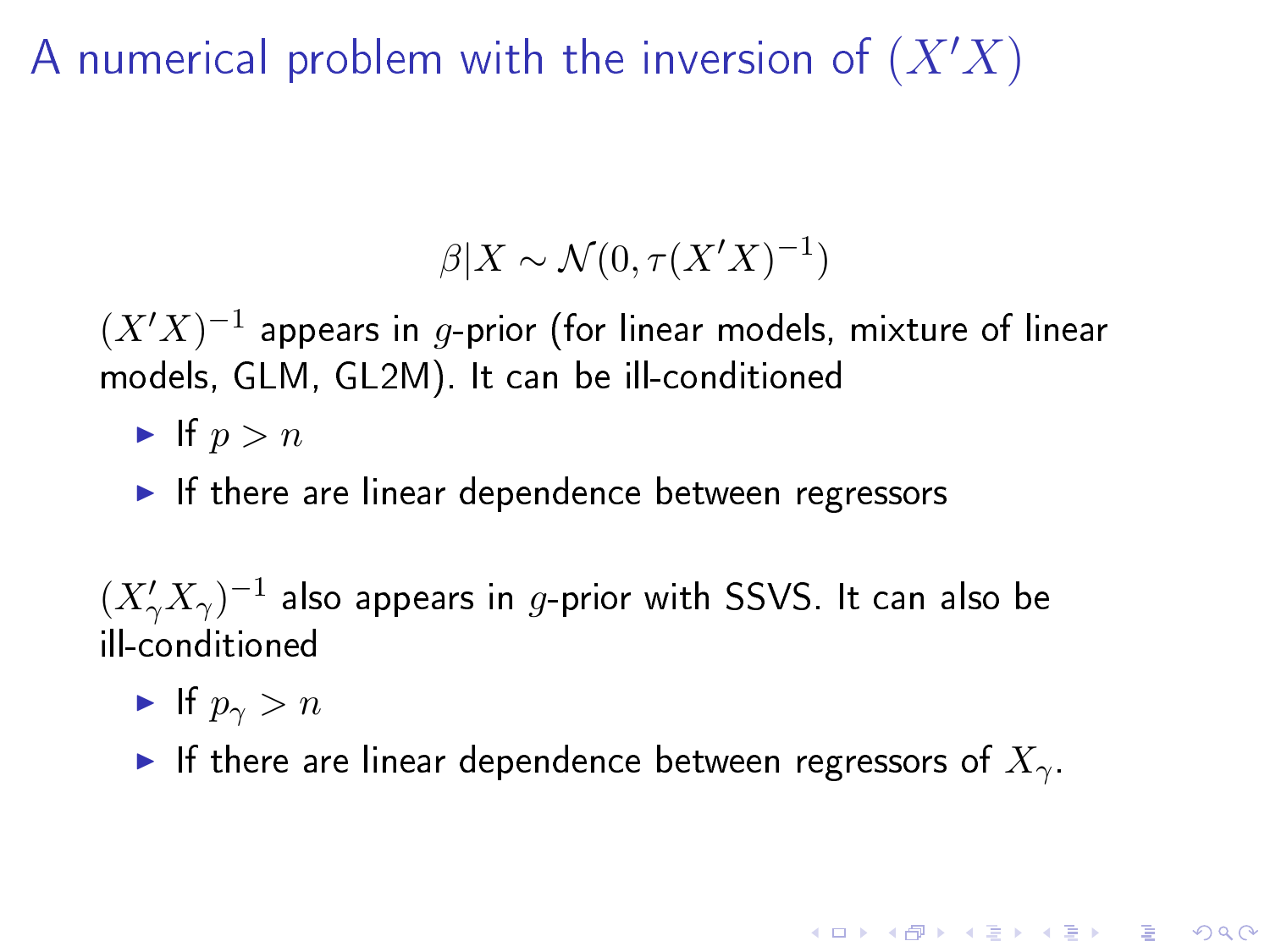I Using the decomposition of Li and Clyde  $(2016)$ :

$$
\xi \sim \mathcal{N}(\xi_0, g_1 \sigma^2 (X'_1 X_1)^{-1})
$$
  

$$
\beta_2 \sim \mathcal{N}(\beta_0, g_2 \sigma^2 (V'V)^{-1})
$$

K ロ ▶ K 레 ▶ K 레 ▶ K 레 ≯ K 게 회 게 이 및 사 이 의 O

► Using bounds for  $p_{\gamma}$  (as done in Baragatti, 2011)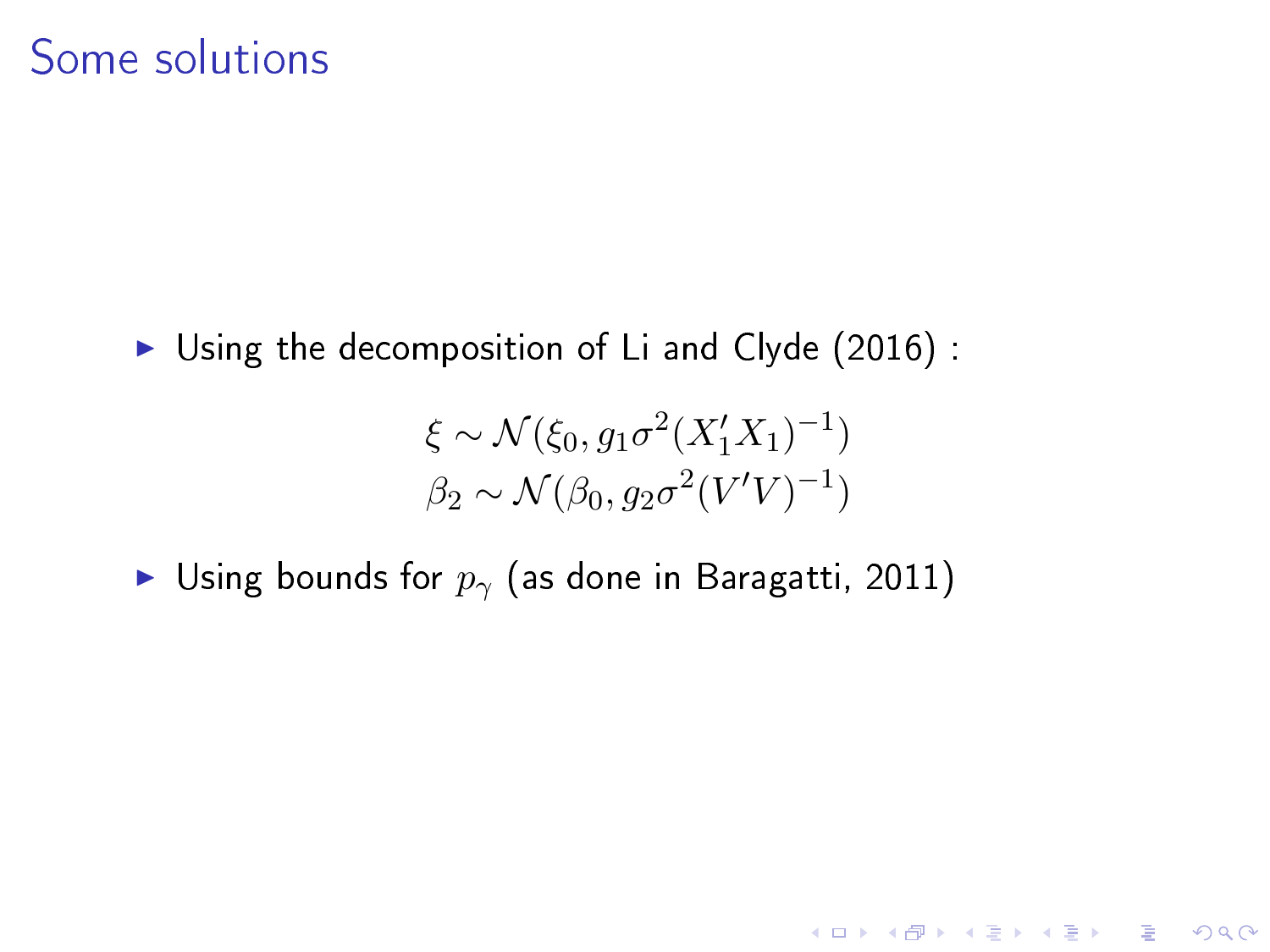Using generalized inverse

- $\blacktriangleright$  In Probit mixed model Yang and Son (2010) replaced  $(X_\gamma'X_\gamma)^{-1}$  by  $(X_\gamma'X_\gamma)^+$  its Moore Penrose 's inverse.  $\hookrightarrow$  drawback in the MCMC algorithm
- $\triangleright$  Wang et al. (2014) used also the generalized singular g-prior in linear model with

$$
\beta \sim \mathcal{N}(\beta_0, g \sigma^2 (X'_\gamma X_\gamma)^+)
$$

**A DIA K PIA K E A LE A DIA K E A VION**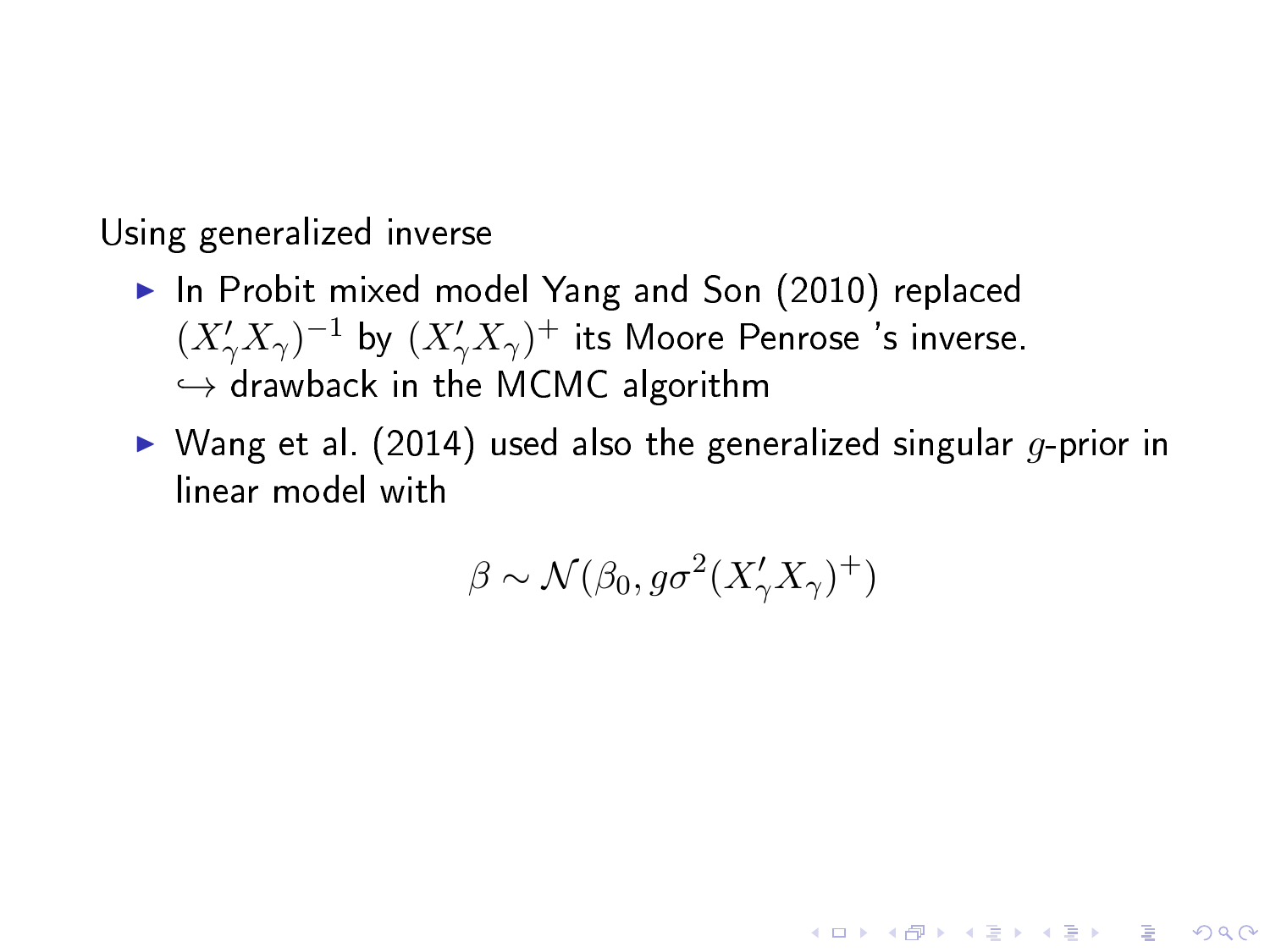Changing the prior

Bayesian Lasso (Park and Casella, 2008, Hans, 2009)

$$
\beta | \Lambda, \sigma^2, \gamma \sim \mathcal{N}(0, \sigma^2 \Lambda)
$$

$$
\Lambda = diag(\lambda_1, \cdots, \lambda_p)
$$

$$
\lambda_1, \cdots, \lambda_p | \delta \sim \prod_{i=1}^p \frac{\delta}{2} \exp\{-\delta \lambda_i/2\}
$$

$$
\delta \sim \gamma(a, b)
$$

$$
\sigma^2 \sim 1/\sigma^2
$$

▶ Bayesian Lasso and SSVS : Lykou and Ntzoufras (2013)  $\hookrightarrow$  introducing the vector  $\gamma$ .

**A DIA K PIA K E A LE A DIA K E A VION** 

Bayesian ElasticNet (Li and Lin, 2010)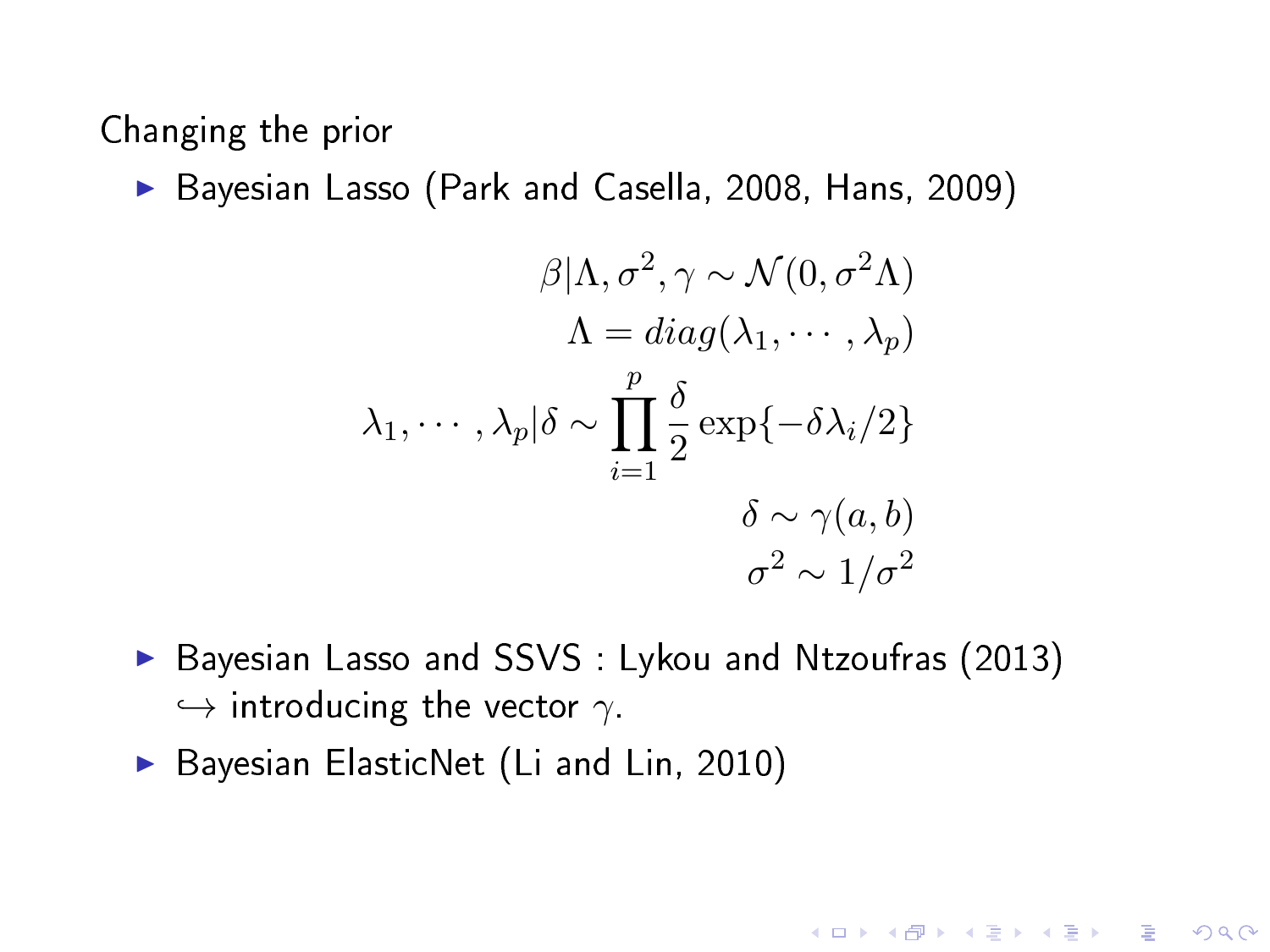Ridge-g-prior

Gupta and Ibrahim (2009), Baragatti and P. (2012), Lee et al (2016), Li and CLyde (2016)

 $\beta_{\gamma}|\lambda, \gamma \sim \mathcal{N}(0, \Sigma_{\gamma}(\lambda))$ 

where

$$
\Sigma_{\gamma}(\lambda) = (\tau^{-1}X_{\gamma}'X_{\gamma} + \lambda I)^{-1}
$$

**A DIA K PIA K E A LE A DIA K E A VION** 

 $\tau$  is the variable selection coefficient,  $\lambda$  is the ridge parameter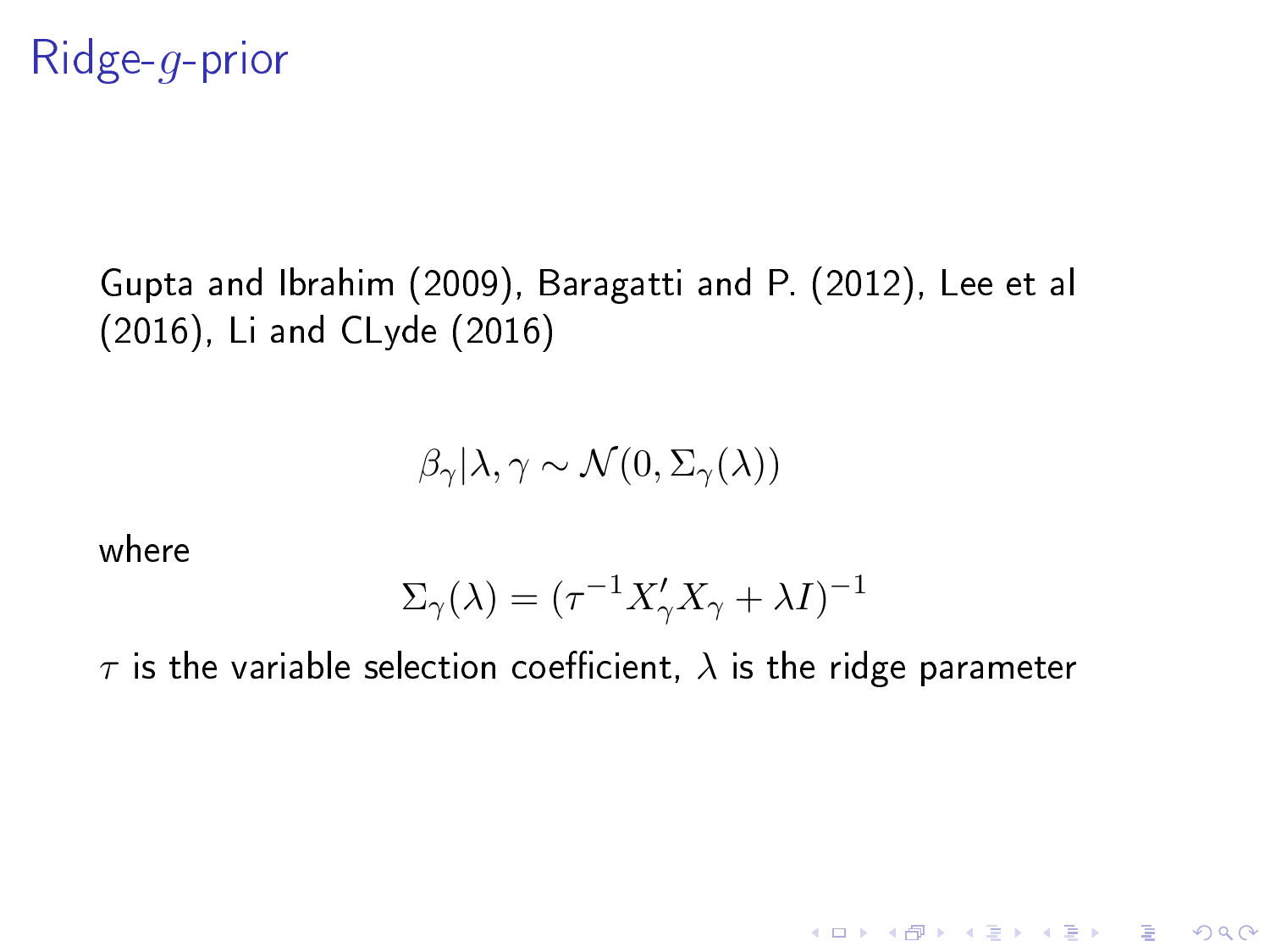Following the idea of the  $q$ -prior, where the variance-covariance structure is preserved, we replicate the total variance of the data as follows :

 $\blacktriangleright$  Write  $\Sigma_\gamma(0)=\tau_0(X_\gamma'X_\gamma)^{-1}$  the classical  $g$ -prior (without ridge parameter).

► The constraint used is :  $tr(\Sigma_\gamma(0)^{-1})=tr(\Sigma_\gamma(\lambda)^{-1})$ 

$$
\blacktriangleright \text{ We choose } \lambda = 1/p
$$

$$
\triangleright \text{ We get } \tau = \tau_0 \left[ 1 + \frac{\tau_0}{tr(X'X) - \tau_0} \right]
$$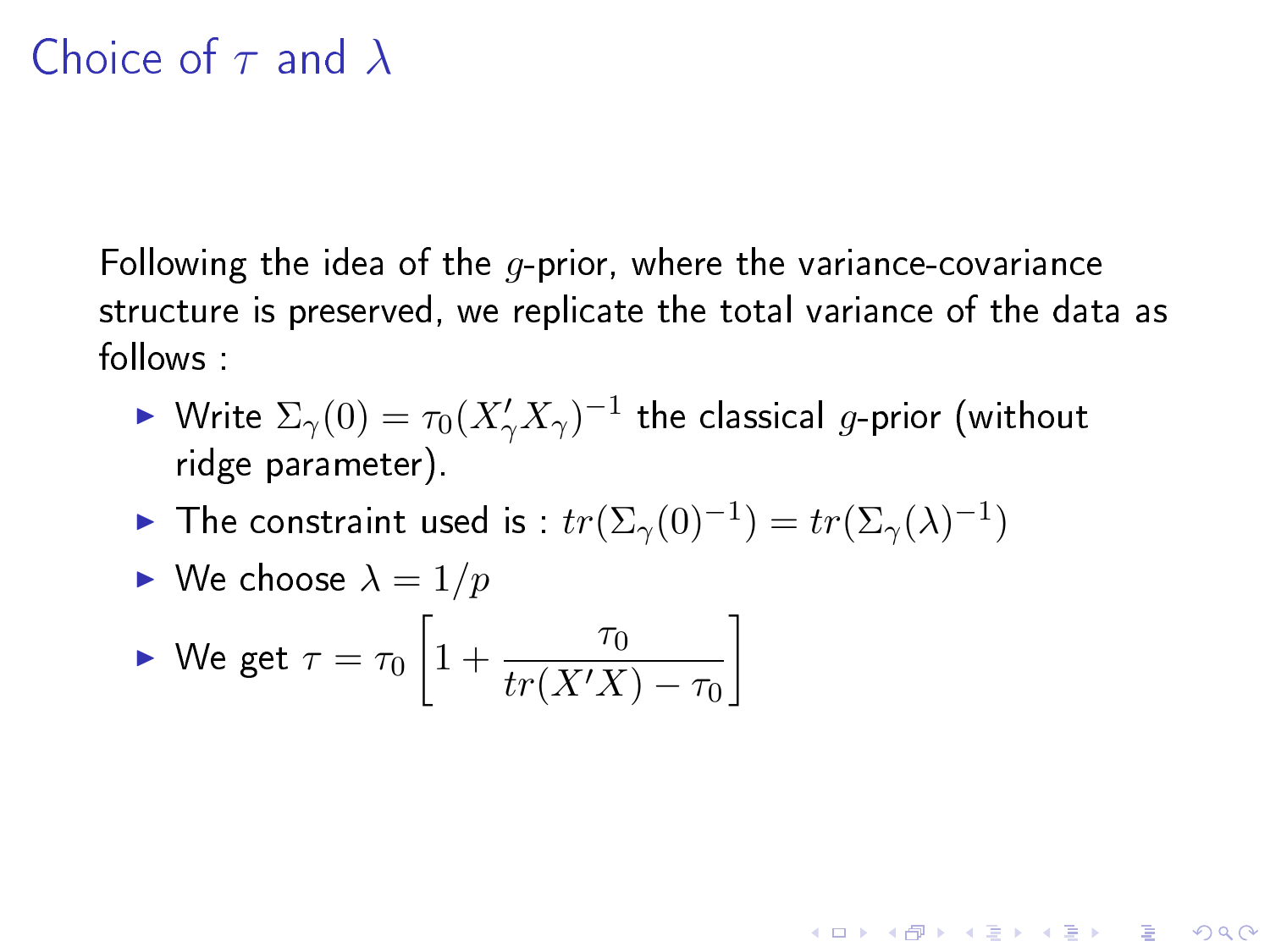## Illustration with a probit mixed model

The model is

 $\blacktriangleright$   $P(Y_i = 1 | U, \beta) = \Phi(X_i^T \beta + Z_i^T U),$ where Φ stands for the standard Gaussian cumulative distribution function.

Following Albert and Chib (1993) and Lee et al. (2003), a vector of latent variables  $L=(L_1,\ldots,L_n)^T$  is introduced, and we assume that that is  $L \mid U, \beta \sim \mathcal{N}_n(X\beta + ZU, I_n)$ .

$$
Y_i = \begin{cases} 1 & \text{if } L_i > 0 \\ 0 & \text{if } L_i < 0. \end{cases}
$$

**KORKAR KERKER DRAM**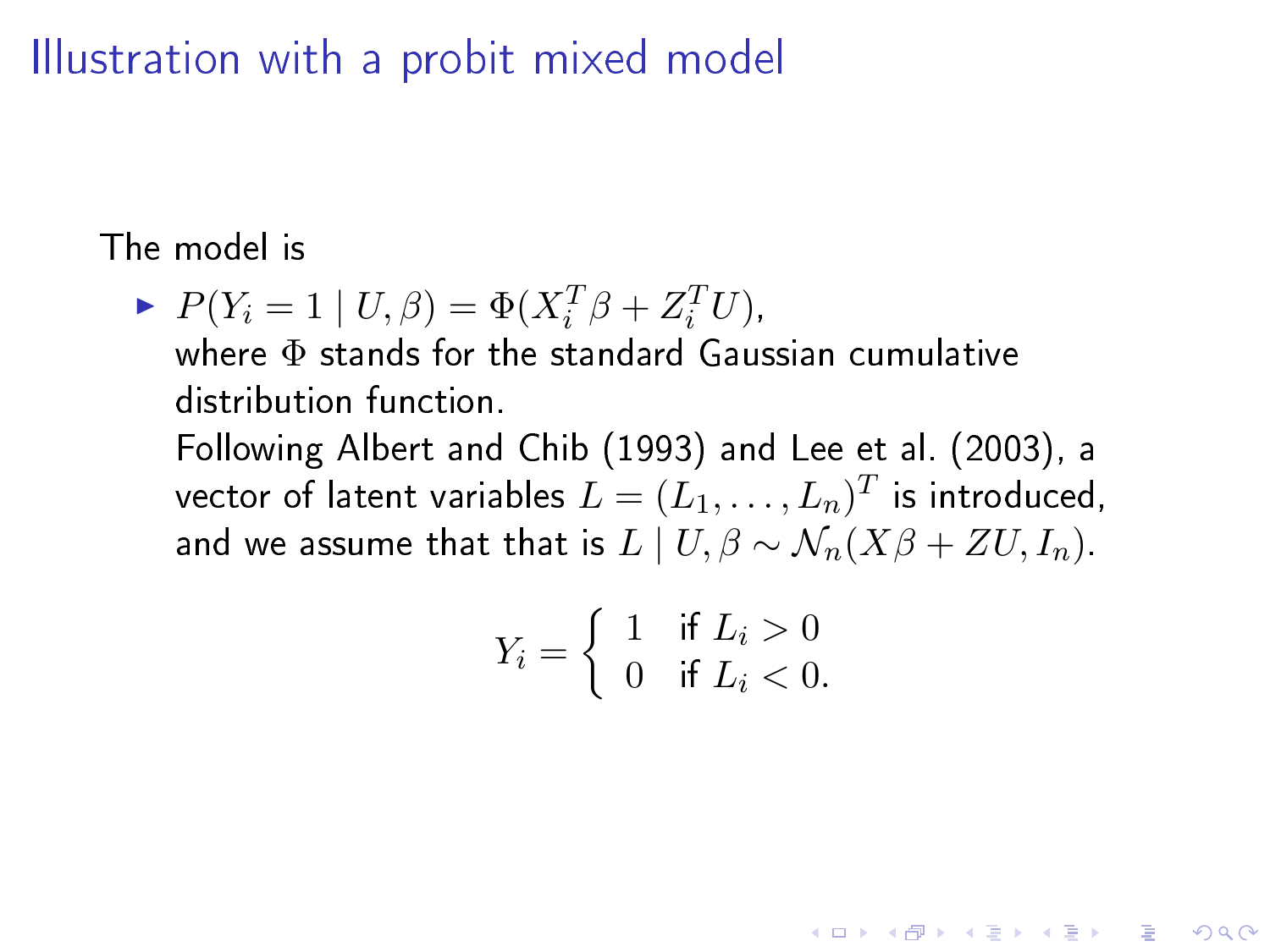- $\blacktriangleright$  The  $\gamma_i$  are assumed to be independent Bernoulli $(\pi_i)$
- $\blacktriangleright$   $U|D \sim \mathcal{N}(0, D)$ with (for simplicity)  $D=diag(A_1,\ldots,A_K)$ , where  $A_l=\sigma_l^2 I$ ,  $l=1,\ldots,K$

**A DIA K PIA A BIA A BIA A Q A CA** 

 $\blacktriangleright$   $\sigma_l^2$  are Inverse Gamma  $\mathcal{IGamma}(a, b)$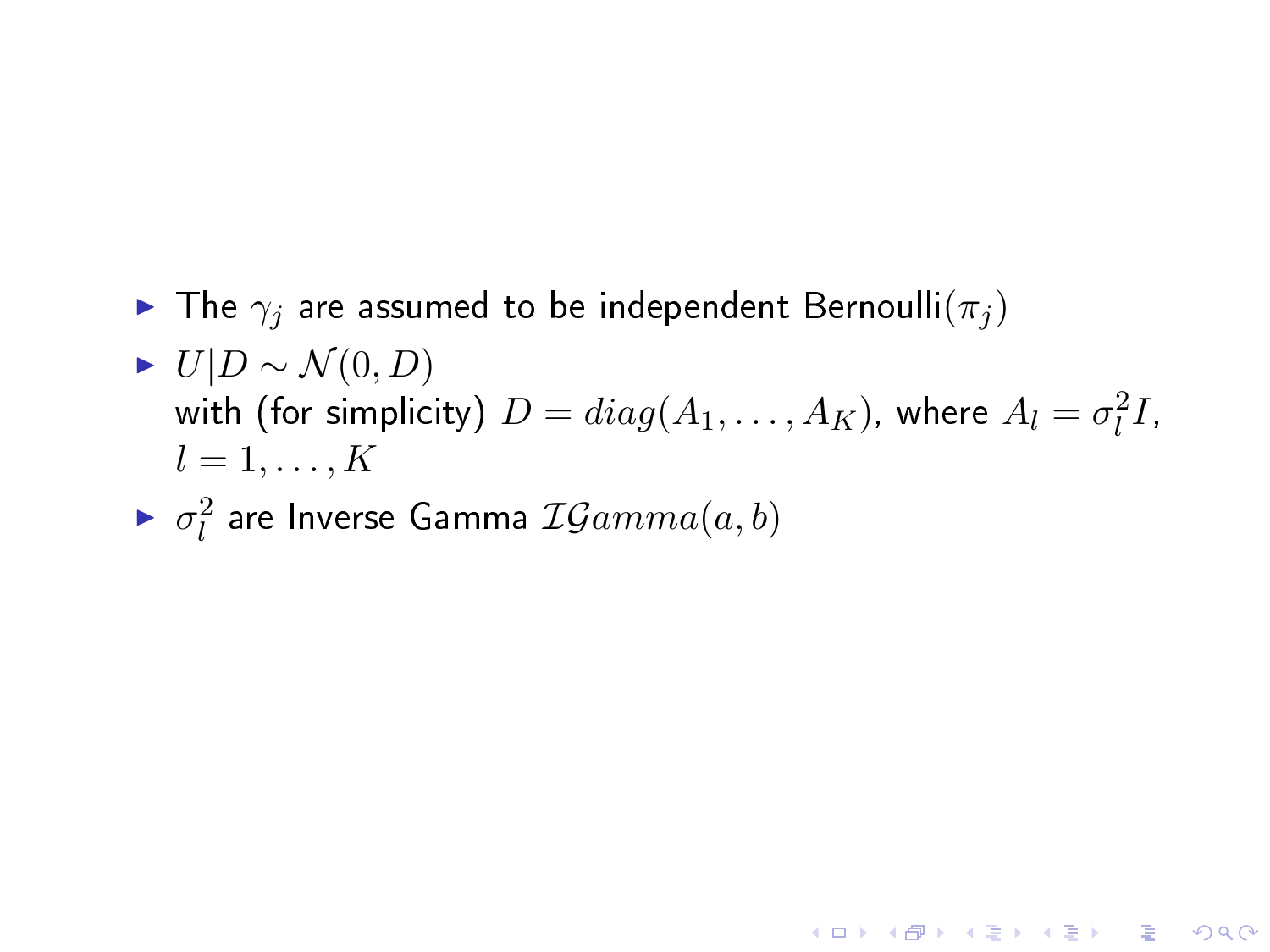$\blacktriangleright$  The full conditional distribution of L is given by :

 $L_i|\beta, U, Y_i = 1 \sim \mathcal{N}(X_i^T \beta + Z_i^T U, 1)$  left truncated at 0  $L_i|\beta, U, Y_i = 0 \sim \mathcal{N}(X_i^T \beta + Z_i^T U, 1)$  right truncated at 0.

► Defining  $W = (Z^TZ + D^{-1})^{-1}$ , the full conditional distribution of  $U$  is:

$$
U|L, \beta, D \sim \mathcal{N}_q(WZ^T(L - \mathbf{X}\beta), W).
$$

 $\blacktriangleright$  The full conditional distribution of the  $\sigma_l^2, l=1,\ldots,K$  are Inverse-Gamma :

$$
\sigma_l^2 \mid U_l \sim \mathcal{IGamma}\left(\frac{q_l}{2} + a, \left(\frac{1}{2}U_l^TU_l + b\right)\right).
$$

**A O A G A 4 O A C A H A G A H A 4 O A C A**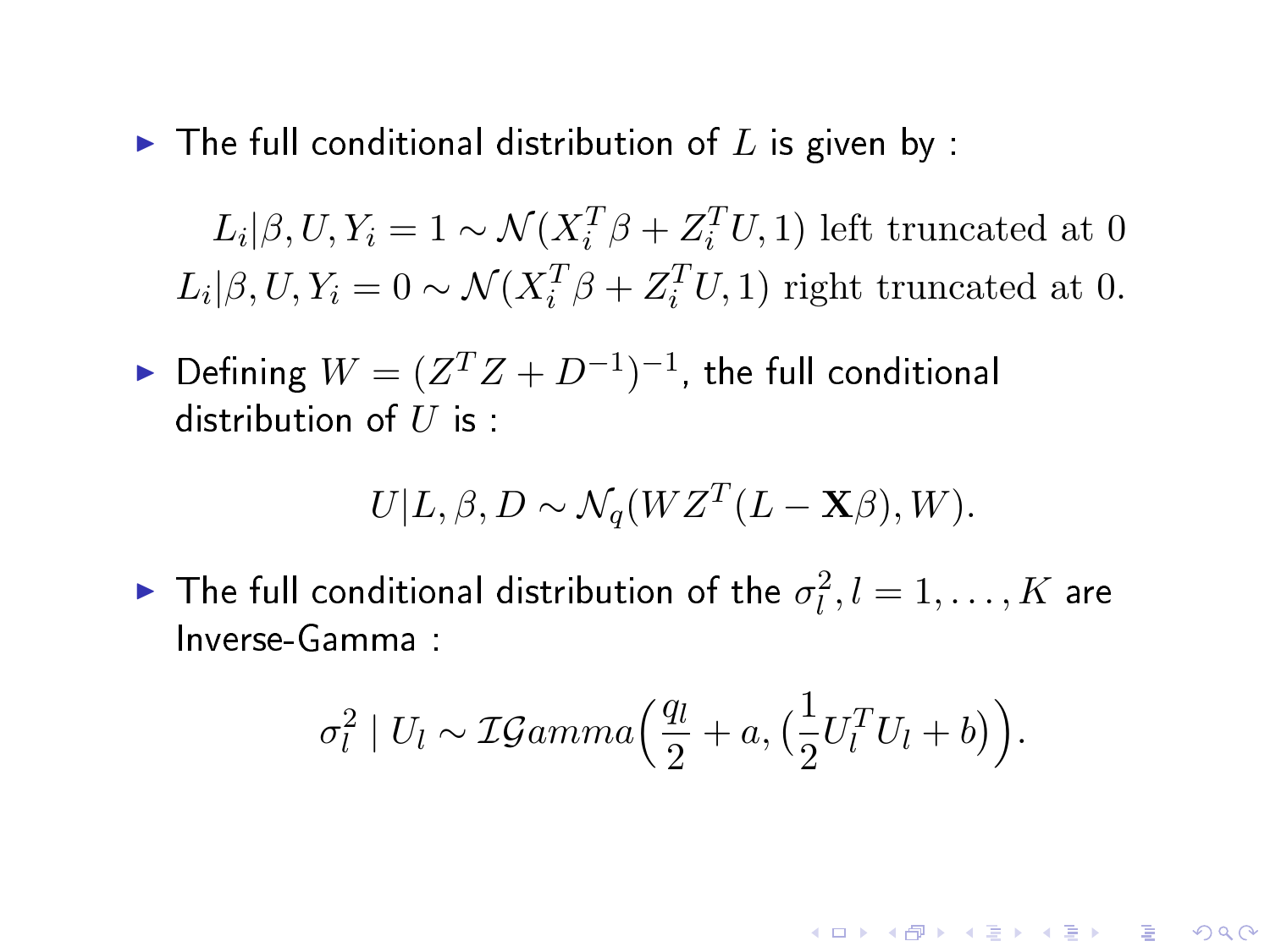Only the full conditional distributions of  $\beta_{\gamma}$  and  $\gamma$  depend on  $\lambda$ , as follows :

\n- \n
$$
\operatorname{For} \beta_{\gamma}:
$$
\n
$$
\beta_{\gamma}|L, U, \gamma \sim \mathcal{N}(V_{\gamma} \mathbf{X}_{\gamma}^{T} (L - ZU), V_{\gamma}),
$$
\n
\n- \n
$$
\text{with } V_{\gamma} = \left[\frac{(1+\tau)}{\tau} \mathbf{X}_{\gamma}^{T} \mathbf{X}_{\gamma} + \lambda I\right]^{-1}.
$$
\n
\n- \n
$$
\text{And for } \gamma:
$$
\n
$$
f(\gamma|L, U, \beta_{\gamma}) \propto \frac{(2\pi)^{-\frac{d_{\gamma}}{2}}}{|\Sigma_{\gamma}(\lambda)|^{1/2}} \prod_{j=1}^{p} \pi_{j}^{\gamma_{j}} (1 - \pi_{j})^{1 - \gamma_{j}}
$$
\n
$$
\times \exp\left[-\frac{1}{2} \left(\beta_{\gamma}^{T} V_{\gamma}^{-1} \beta_{\gamma} - (L - ZU)^{T} \mathbf{X}_{\gamma} \beta_{\gamma} - \beta_{\gamma}^{T} \mathbf{X}_{\gamma}^{T} (L - ZU)\right)\right]
$$
\n
\n- \n
$$
\text{with } \Sigma_{\gamma}(\lambda) = (\tau^{-1} X_{\gamma}' X_{\gamma} + \lambda I)^{-1}
$$
\n
\n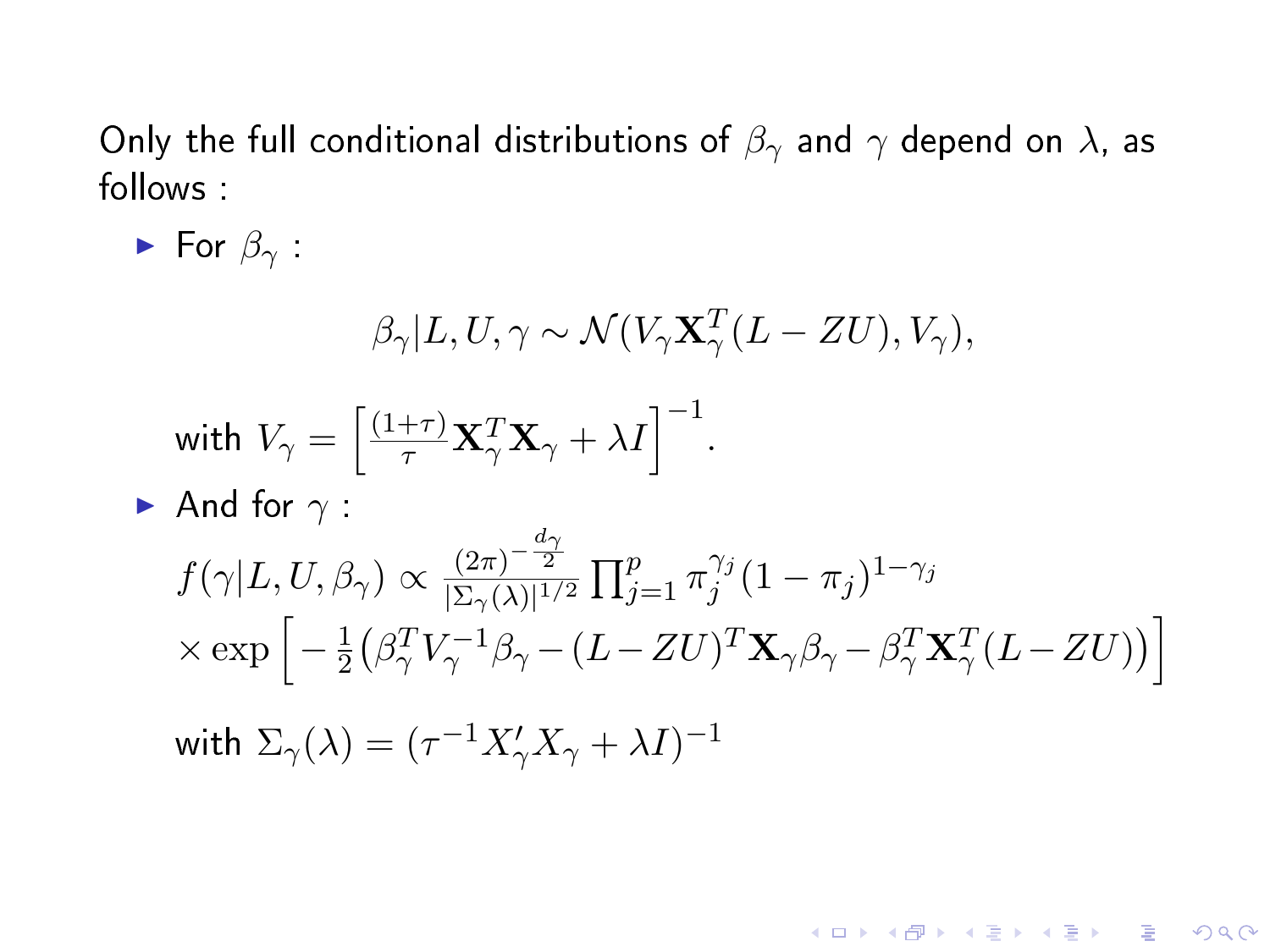## MCMC

Simulations from all the full conditional distributions can be easily obtained, except for  $\gamma$  which does not correspond to a standard multivariate one.

We use a Metropolis-within-Gibbs algorithm.

Following Lee et al. (2003) combined with the grouping technique of Liu (1994), we consider  $\gamma$  and  $\beta_{\gamma}$  jointly. We have

**A DIA K PIA K E A LE A DIA K E A VION** 

$$
f(\gamma|L, U) \propto \frac{|V_{\gamma}|^{1/2}}{|\Sigma_{\gamma}(\lambda)|^{1/2}} \prod_{j=1}^{p} \pi_j^{\gamma_j} (1 - \pi_j)^{1 - \gamma_j}
$$

$$
\times \exp\left[-\frac{1}{2}(L - ZU)^T (I - \mathbf{X}_{\gamma} V_{\gamma} \mathbf{X}_{\gamma}^T)(L - ZU)\right]
$$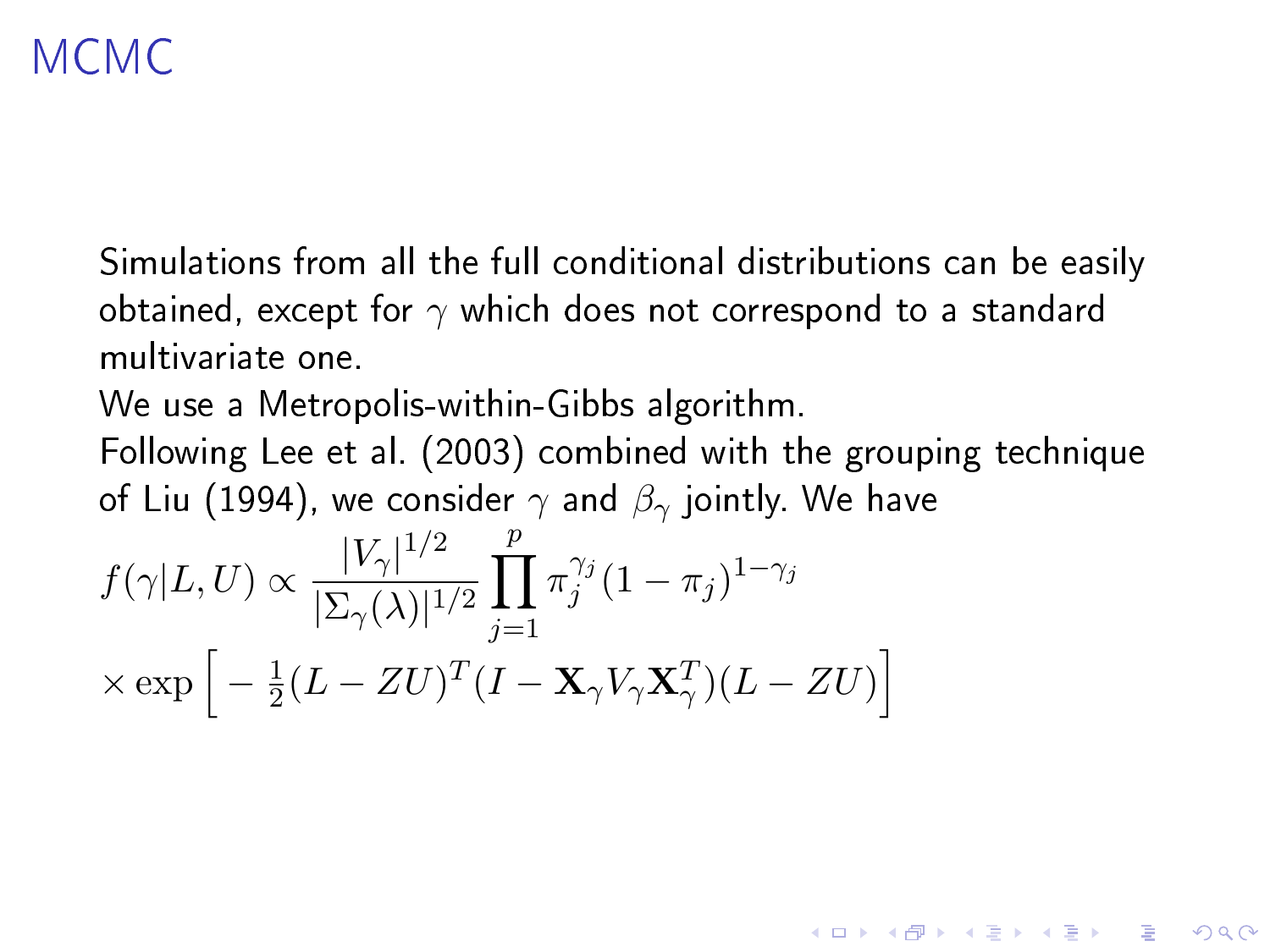Metropolis-Hasting step :

$$
\rho(\gamma^{(i)},\gamma^*)=\min\Bigg\{1,\frac{f(\gamma^*|L,U)}{f(\gamma^{(i)}|L,U)}\Bigg\},
$$

$$
\label{eq:20} \begin{aligned} &\text{with } \frac{f(\gamma^*|L,U)}{f(\gamma^{(i)}|L,U)}\\ &=\left(\frac{|V_{\gamma^*}\Sigma_{\gamma^{(i)}}(\lambda)|}{|\Sigma_{\gamma^*}(\lambda)V_{\gamma^{(i)}}|}\right)^{1/2}\\ &\times\exp\Big\{-\frac{1}{2}(L-ZU)^T(\mathbf{X}_{\gamma^i}V_{\gamma^{(i)}}\mathbf{X}^T_{\gamma^{(i)}}-\mathbf{X}_{\gamma^*}V_{\gamma^*}\mathbf{X}^T_{\gamma^*})(L-ZU)\Big\}\\ &\times\prod_{j=1}^p\left(\frac{\pi_j}{1-\pi_j}\right)^{\gamma^*_j-\gamma^{(i)}_j}, \end{aligned}
$$

where  $\gamma^*$  corresponds to  $\gamma^{(i)}$  in which  $r$  components have been randomly changed (see Chipman et al. 2001, George and McCulloch, 1997).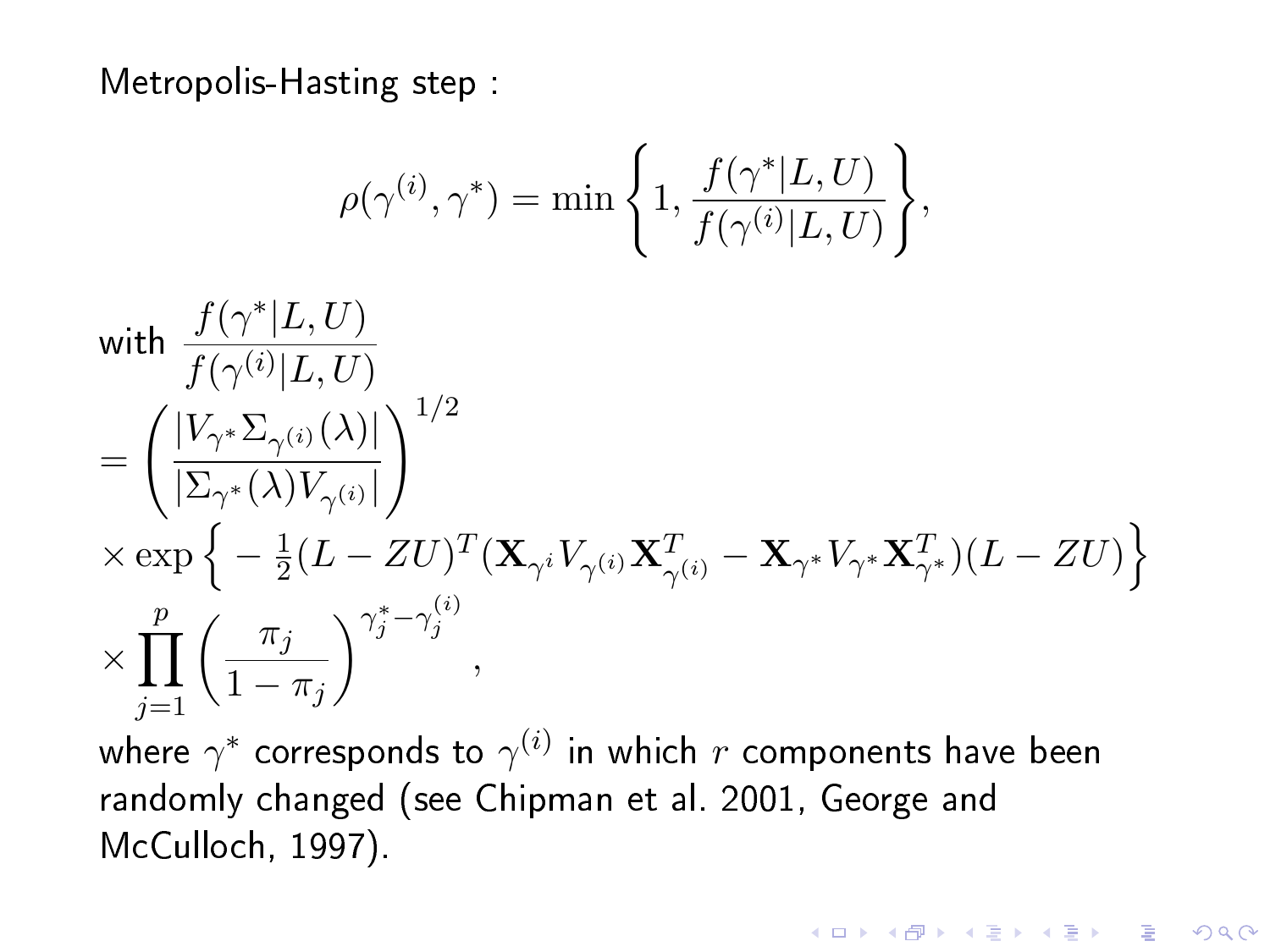Post-processing :

The number of iterations of the algorithm is  $b + m$ , where  $b$ corresponds to the burn-in period and  $m$  to the observations from the posterior distributions. For selection of variables, the sequence  $\{\gamma^{(t)} = (\gamma_1^{(t)}\)$  $\gamma_1^{(t)},\ldots,\gamma_p^{(t)}), t=b+1,\ldots,b+m\}$  is used. The most relevant variables for the regression model are those corresponding to the  $\gamma$  components with higher posterior probabilities, and can be identified as the  $\gamma$  components that are most often equal to 1.

**KORKAR KERKER EL VOLO**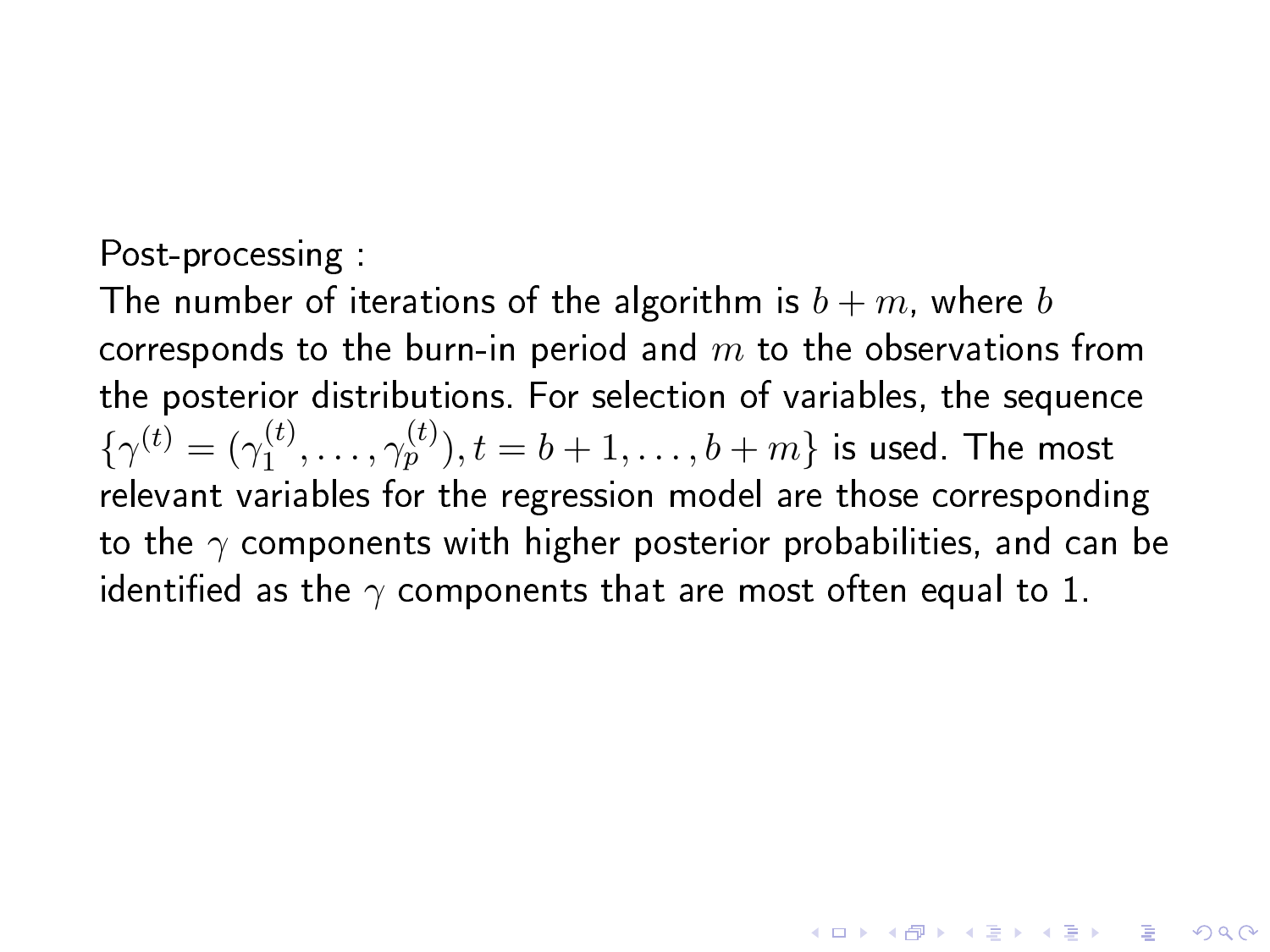The Bayesian Lasso : For each  $\beta_j, j = 1, \ldots, p$  we consider  $\blacktriangleright$   $\beta_i | \lambda_i \sim \mathcal{N}(0, \lambda_i)$  $\blacktriangleright$   $\lambda_j \sim \mathcal{E} x p o(\delta/2)$ . Writing  $\Lambda = diag(\lambda_1, \ldots, \lambda_p)$ , we have  $β \mid Λ \sim \mathcal{N}_n(0, Λ)$ .  $δ · δ ~ √ Gamma(e, f),$ 

**KORKA SERKER SHORA**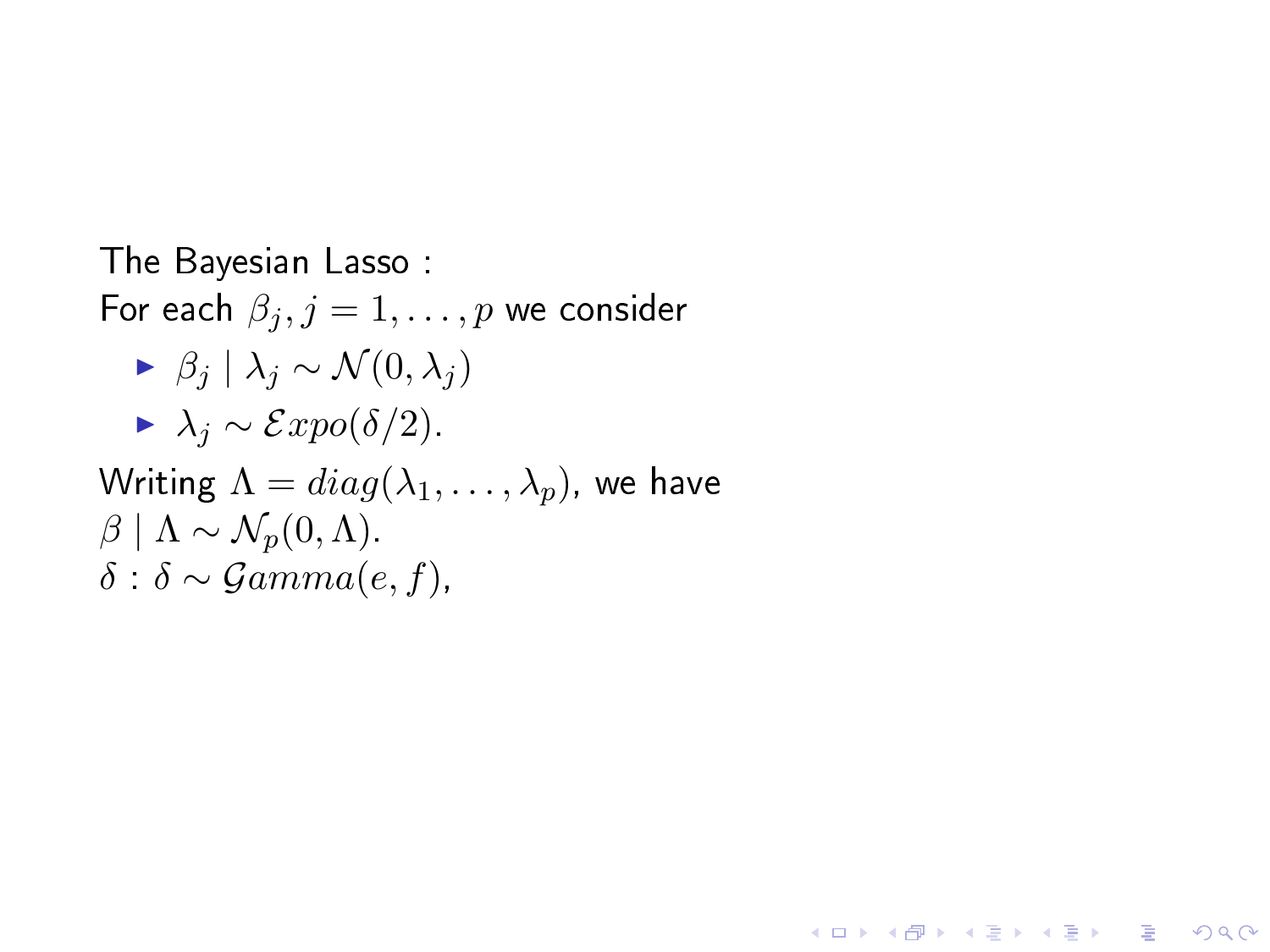$$
\beta | L, U, \Lambda \sim \mathcal{N}_p(V_\Lambda \mathbf{X}^T (L - ZU), V_\Lambda)
$$
  
with  

$$
V_\Lambda = \left[ \mathbf{X}^T \mathbf{X} + \Lambda^{-1} \right]^{-1}
$$
  

$$
\lambda_j | \beta \sim \text{IGauss}\left(\frac{\sqrt{\delta}}{\beta_j}, \delta\right).
$$
  
The posterior for the Lasso parameter  $\delta$  is a gamma distribution :  

$$
\delta | \Lambda \sim \text{Gamma}\left(p + e, \left(\frac{\sum \lambda_j}{2} + \frac{1}{f}\right)^{-1}\right)
$$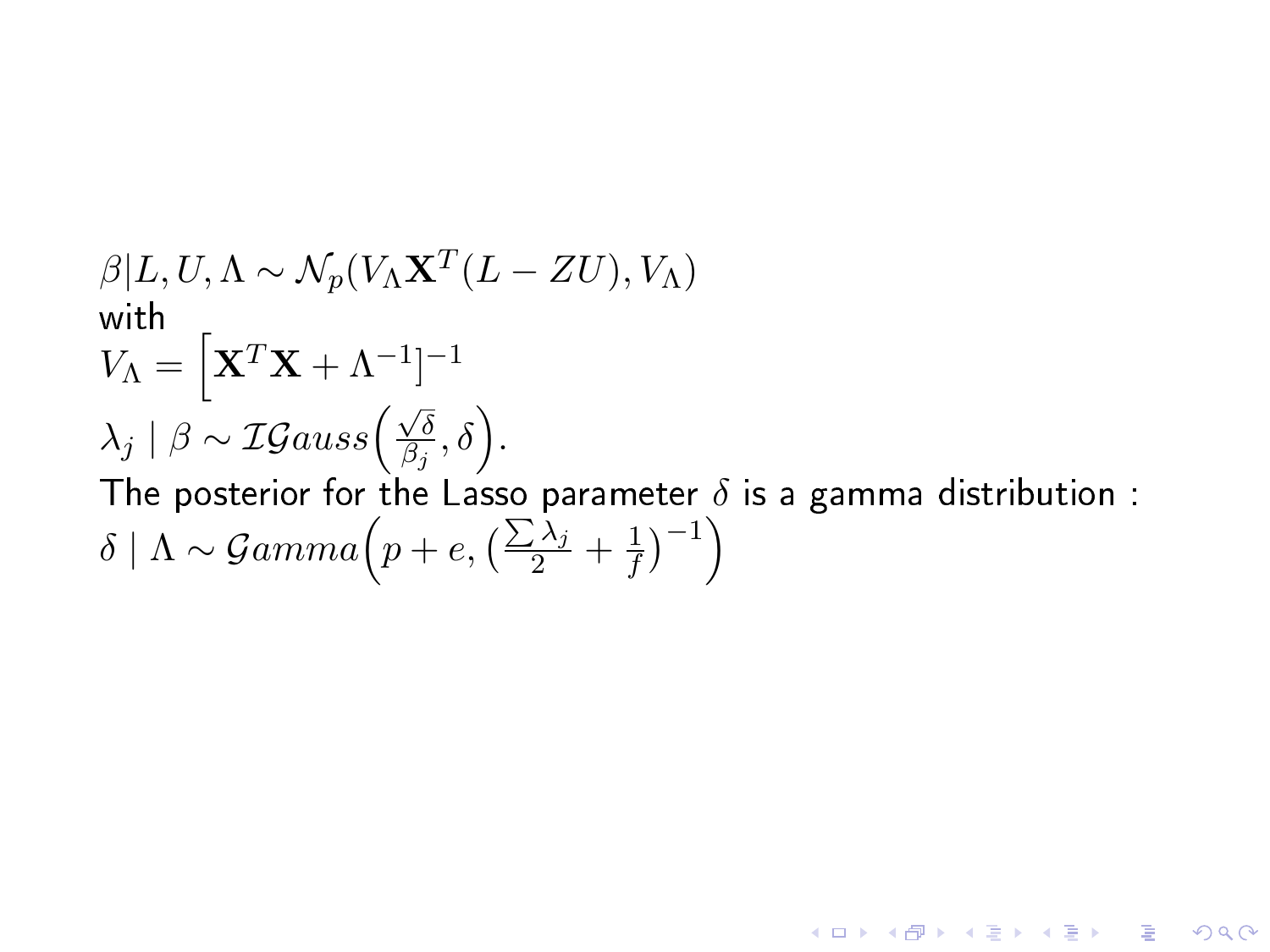Post-processing for Lasso approach : From the results of the Bayesian Lasso we obtain posterior estimates for the  $\beta_i$ s and the  $\lambda_j$ s, and the variables can be selected by different ways :

- $\triangleright$  One can select the variables corresponding to an absolute value  $|\beta_i|$  higher than a threshold (Li et al. 2011).
- $\triangleright$  Bae and Mallick (2004) proposed to select variables corresponding to high values of  $\lambda_i$ .
- $\blacktriangleright$  Finally, the results of the Lasso enable us to obtain posterior credible intervals (CI) for the  $\beta_j$ s (Kyung et al. 2010).

**A DIA K PIA A BIA A BIA A Q A CA**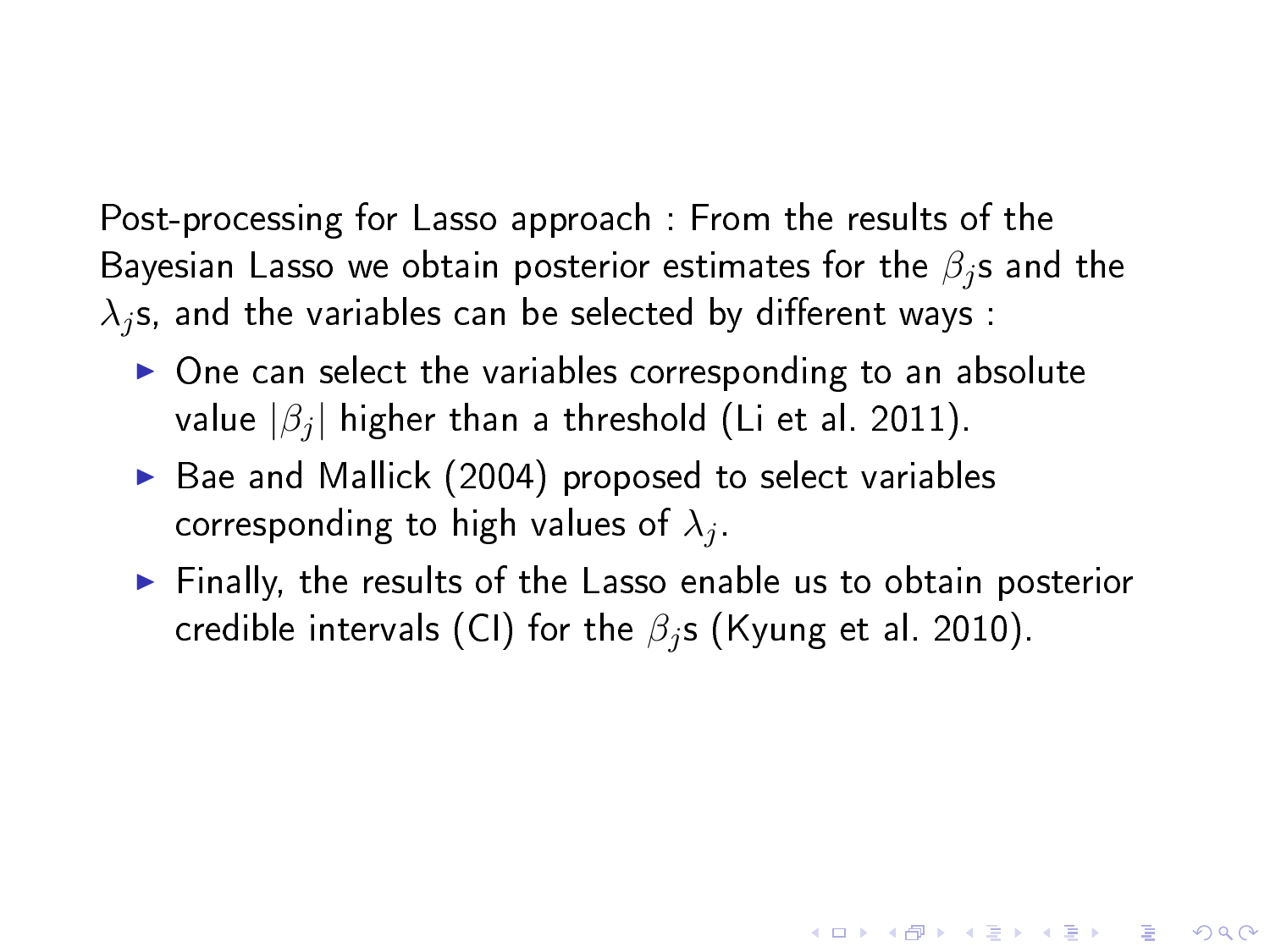#### Numerical study

We start with  $n = 200$  observations : 100 for training set, 100 for test set. With  $p = 300$  variables The response are obtained using a probit mixed model with only 5 of these variables :  $V_1, \cdots, V_5$  and one random effect of length 4.  $V_1, \cdots, V280$  are iid  $Uniform(0, 1)$ .  $V281 = 2 \times V1, \cdots, V290 = 2 \times V10$  $V291 = V1 + V2, V292 = V3 - V4, V293 = V5 + V13$  $V_{294} \cdots$ ,  $V_{300}$  linear combinations of  $V6, \cdots, V20$ .

 $\beta = (1, -1, 2, -2, 3)$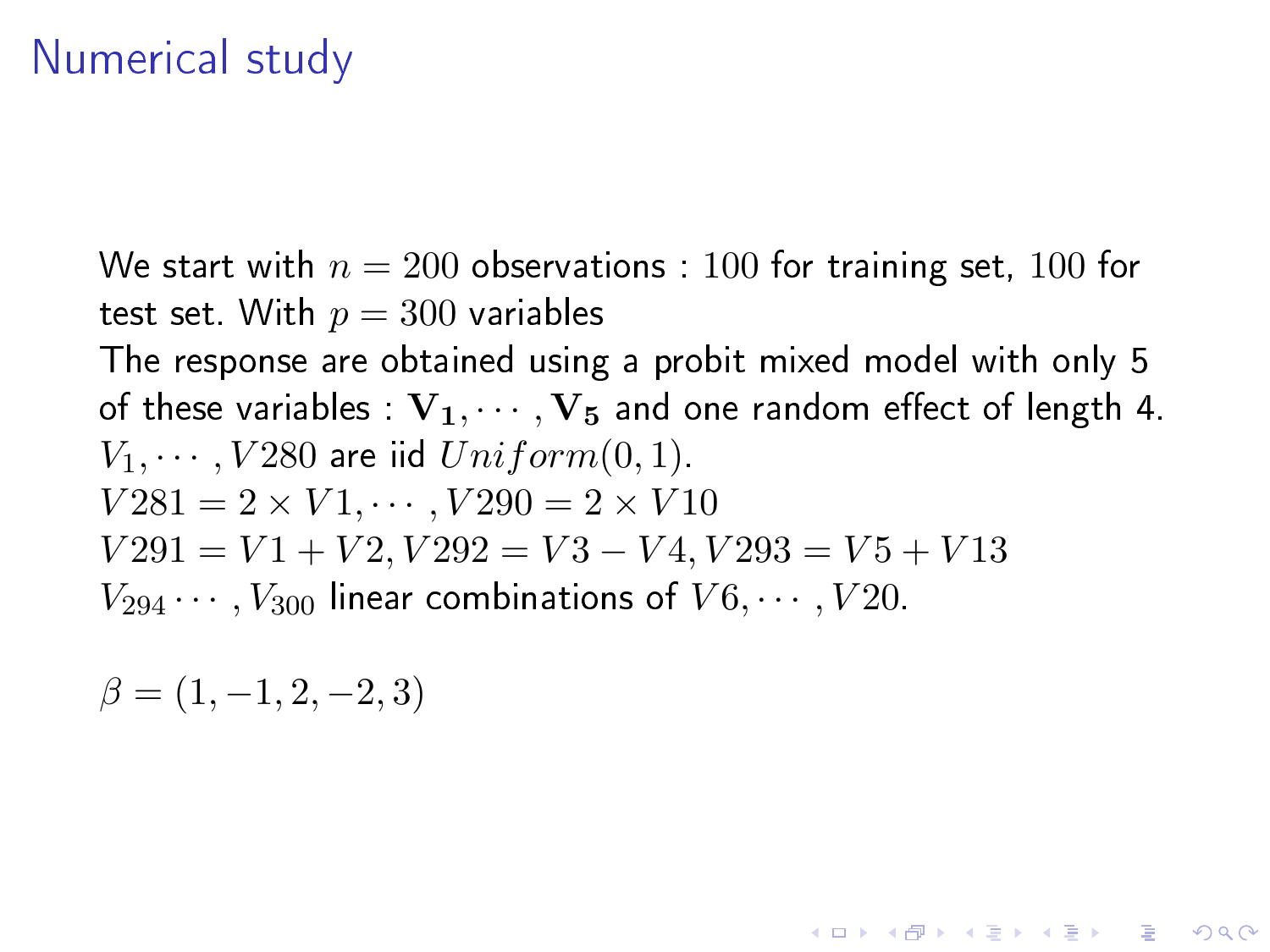Summary of important variables  $\mathbf{V1}, \cdots, \mathbf{V5}$  $V281 = 2 \times V1, \cdots, V285 = 2 \times V5$  $V291 = V1 + V2, V292 = V3 - V4, V293 = V5 + V13$ 

K ロ ▶ K @ ▶ K 할 ▶ K 할 ▶ → 할 → 9 Q @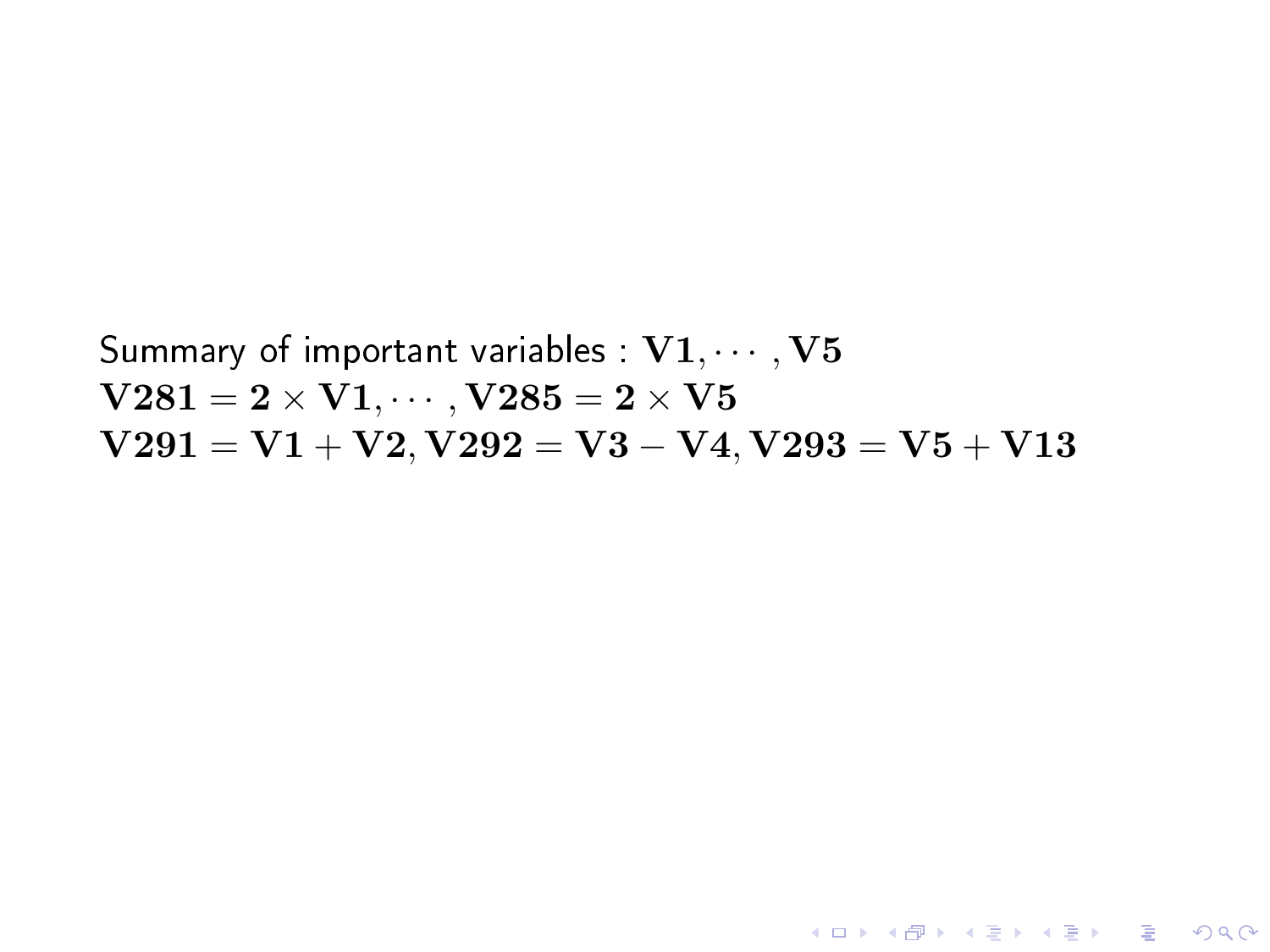We used 10 runs, starting with  $\tau_0 = 50$ ,  $\pi_i = \pi = 5/300$ ,  $b = 2000$ burn-in iterations,  $m = 4000$  observations after burn-in,  $\lambda = 1/300$ .

K ロ ▶ K 레 ▶ K 레 ▶ K 레 ≯ K 게 회 게 이 및 사 이 의 O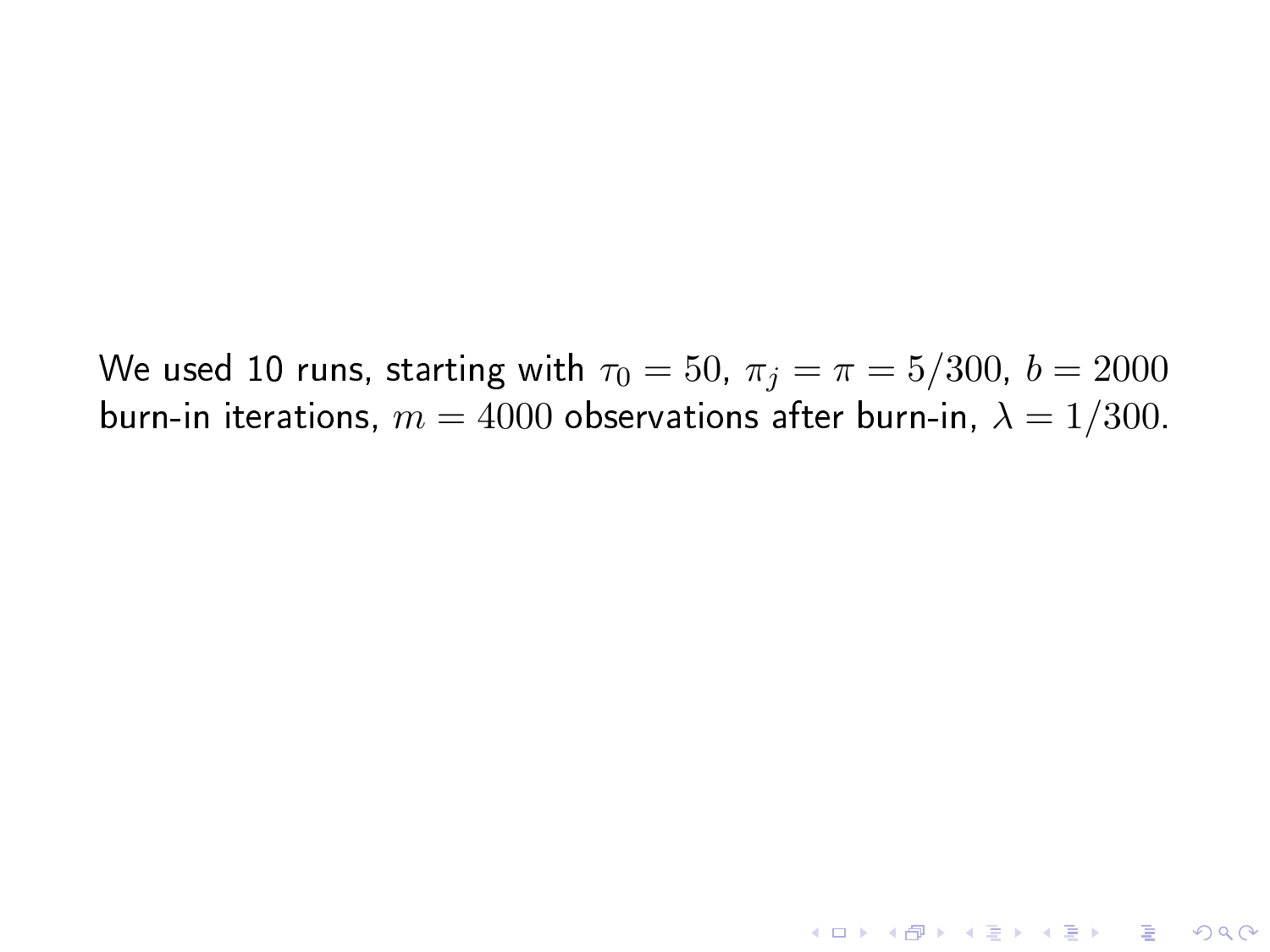Boxplot of a run with ridge  $g$ -prior

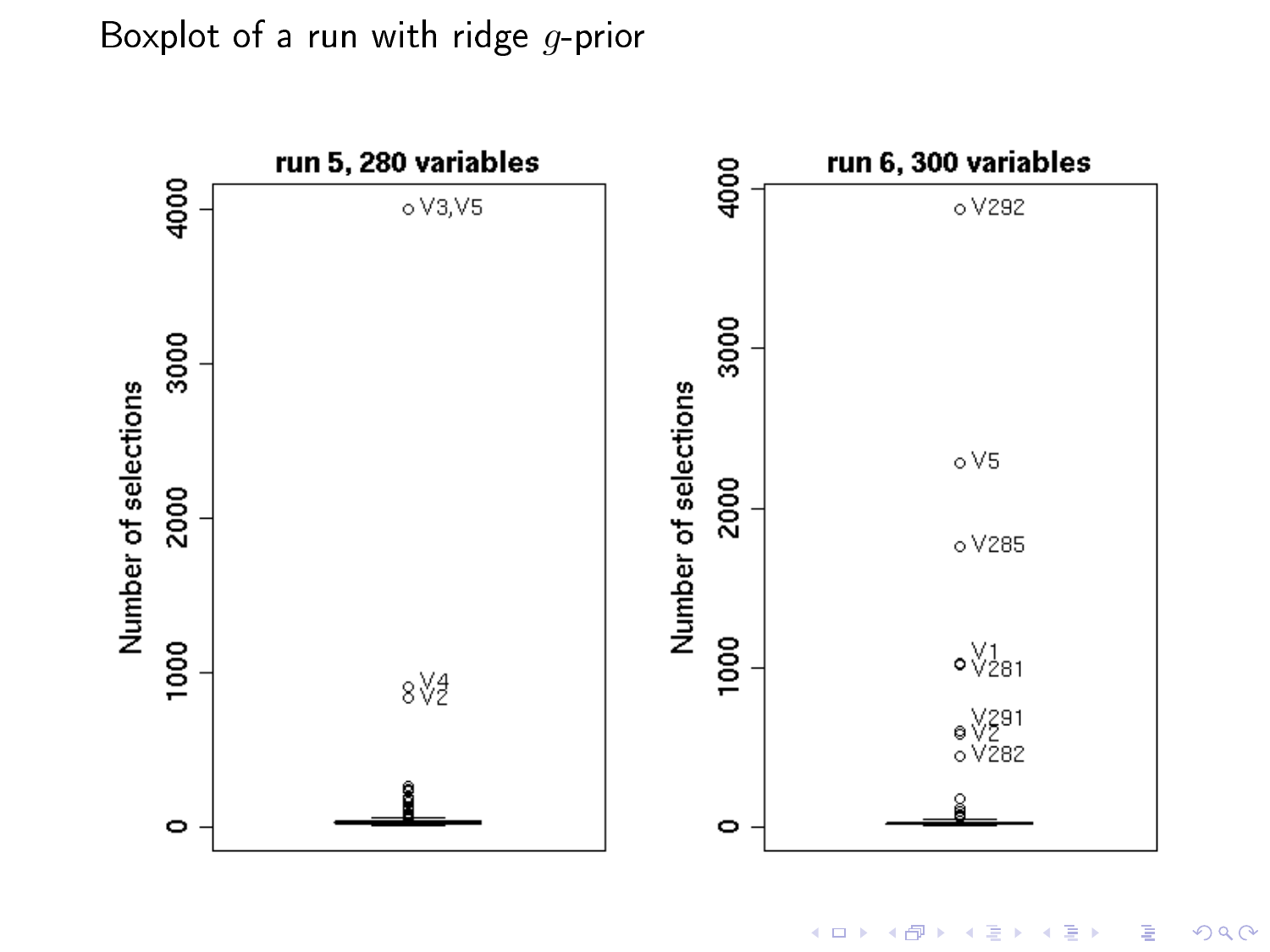| Variables            | Number of selections | Number of selections |  |
|----------------------|----------------------|----------------------|--|
|                      | among the 10 runs    | among the 10 runs    |  |
|                      | with 280 variables   | with 300 variables   |  |
| V1                   |                      | 10                   |  |
| V2                   | 9                    | 8                    |  |
| V3                   | 10                   | 2                    |  |
| V4                   | 5                    | Ω                    |  |
| V5                   | 10                   | 10                   |  |
| $V281 = 2 \times V1$ |                      | 10                   |  |
| $V282 = 2 \times V2$ |                      | 9                    |  |
| $V283 = 2 \times V3$ |                      | 3                    |  |
| $V284 = 2 \times V4$ |                      |                      |  |
| $V285 = 2 \times V5$ | Not available        | 10                   |  |
| $V291 = V1 + V2$     |                      |                      |  |
| $V292 = V3 - V4$     |                      | 10                   |  |

イロト イ部ト イミド イミド ニミー のんぴ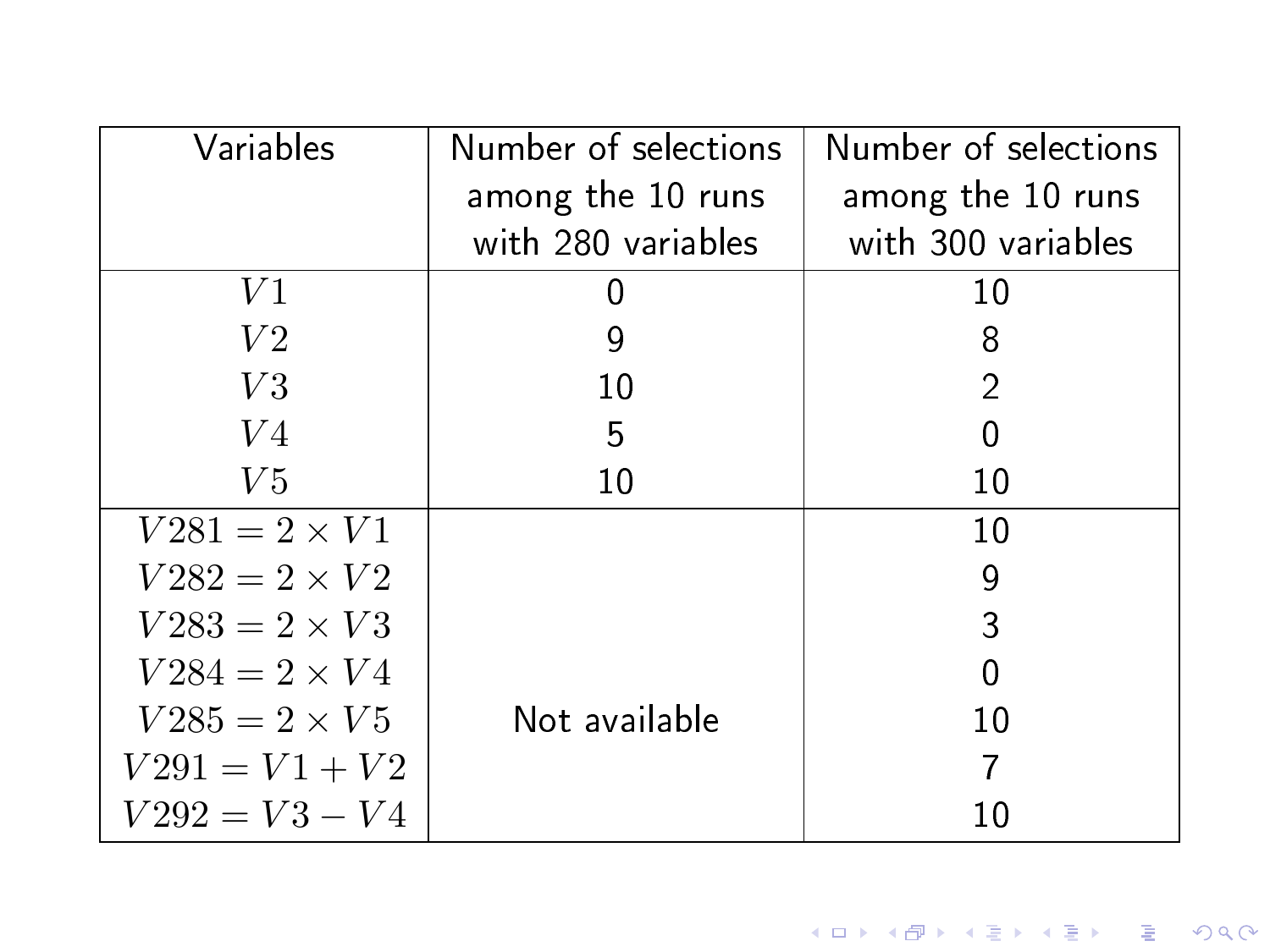

#### With 300 variables

**K ロ X (御 X X を X X を X ) 主 : 990**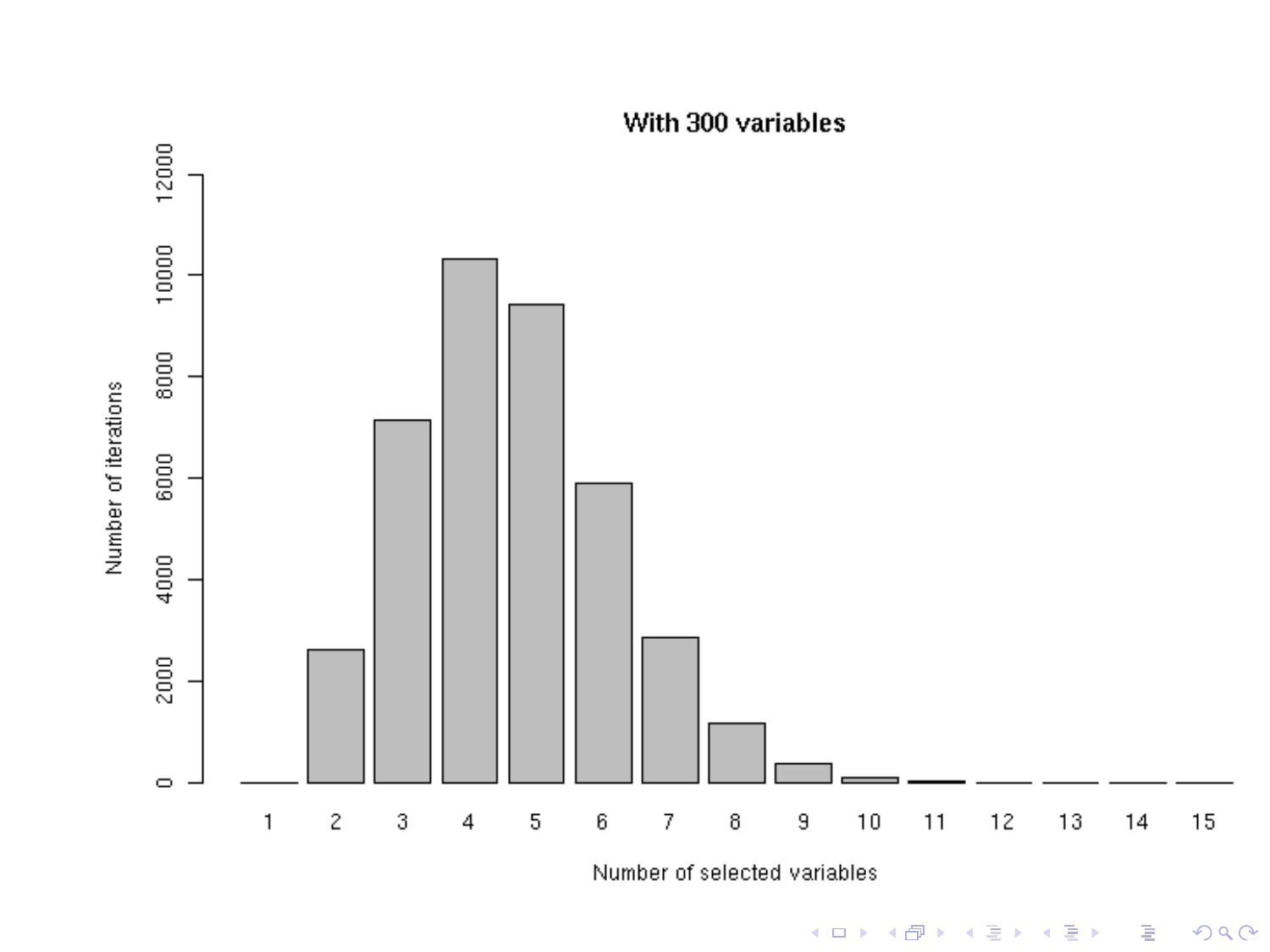

(ロ) (倒) (重 È  $2Q$ ă  $\mathbf{b}$ ×. **B**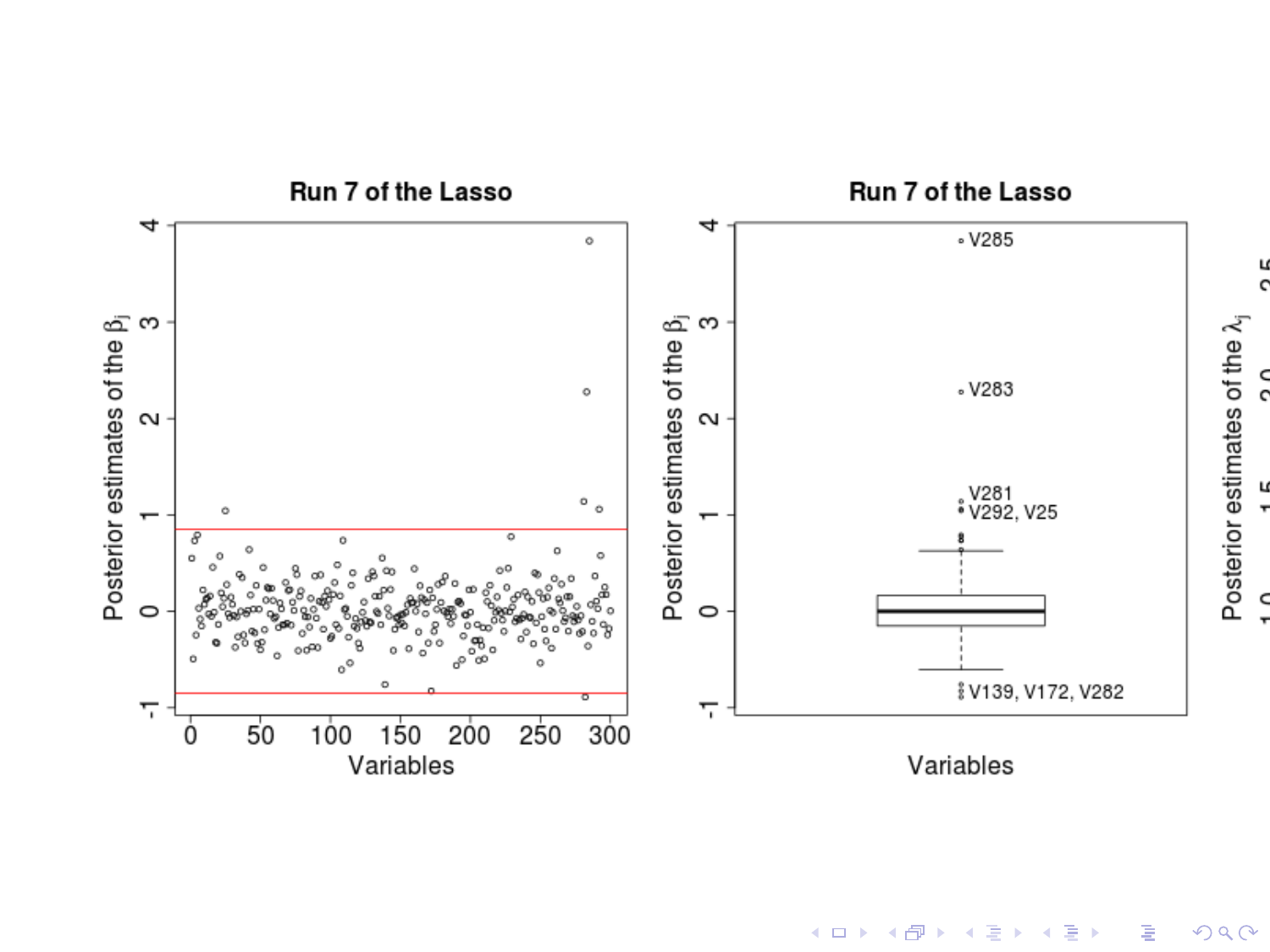To compare Bayesian Lasso and ridge  $g$  prior we keep the five most selected variable at each run.

K □ ▶ K @ ▶ K 할 > K 할 > 1 할 > 1 9 Q Q \*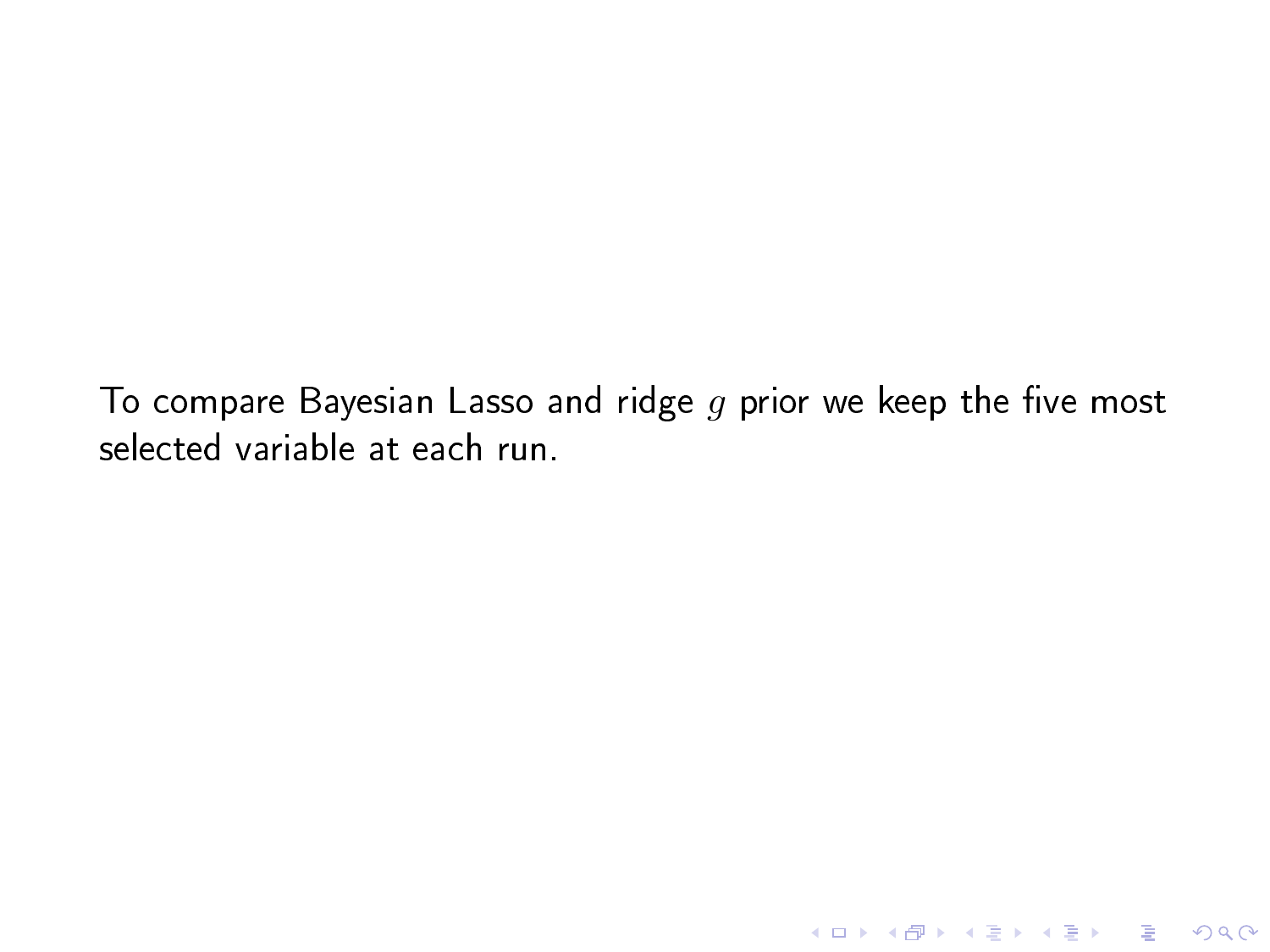<span id="page-43-0"></span>

| Variables          | Using Bayes Lasso | Using Ridge $g$ prior |  |
|--------------------|-------------------|-----------------------|--|
| selected in 9 runs | V285              | V292                  |  |
| selected in 8 runs |                   | V5, V285              |  |
| selected in 7 runs | V283, V292        | V <sub>281</sub>      |  |
| selected in 6 runs |                   | V <sub>282</sub>      |  |
| selected in 4 runs |                   | V283, V291            |  |
| selected in 3 runs | V <sub>282</sub>  | V2                    |  |
| selected in 2 runs | V281              |                       |  |
| selected in 1 runs | None of interest  |                       |  |

イロト イ部ト イミド イミド ニミー のんぴ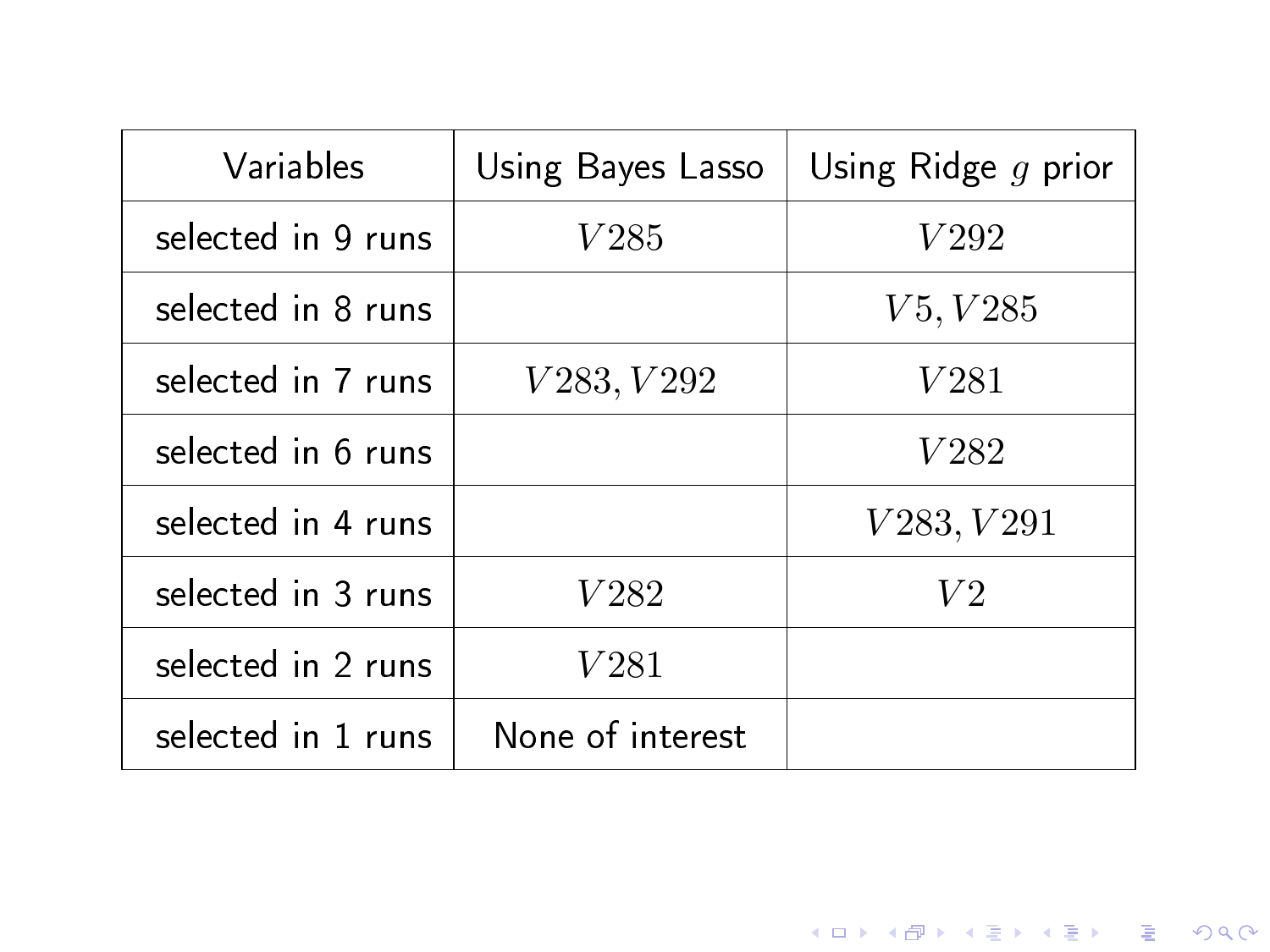#### Comparison with Bayesian Lasso with SSVS

- $\triangleright$  we chose a linear model with 300 covariates and with a sample size  $n = 50, 100, 200$ .
- $\blacktriangleright$  The  $n \times 300$  design matrix  $\bf{X}$  is first formed by a centered normal vector of size 100, with very high correlations (uniformly distributed between 0.6 and 1). The 200 next covariates are independent and uniformly distributed into  $(-5, 5)$ .
- $\blacktriangleright$  The response y is constructed from the relation :

$$
\mathbf{y} \;\; = \;\; \mathbf{X} \boldsymbol{\beta}^{\top} + \boldsymbol{\epsilon},
$$

- $\triangleright$  with  $(\beta_1, \dots, \beta_8) = (1, -1, 2, -2, 3, -3, 5, -5)$  and  $\beta_i = 0$ ,  $\forall j > 8$ , and  $\epsilon$  a vector of i.i.d. centered normal variables with variance 4
- <span id="page-44-0"></span> $\blacktriangleright$  In general no more than eight variables was clearly most retained by the algorithms and we then restricted our attention to the 3, 5 and 8 most often selected v[ari](#page-43-0)[abl](#page-45-0)[e](#page-43-0)[s.](#page-44-0)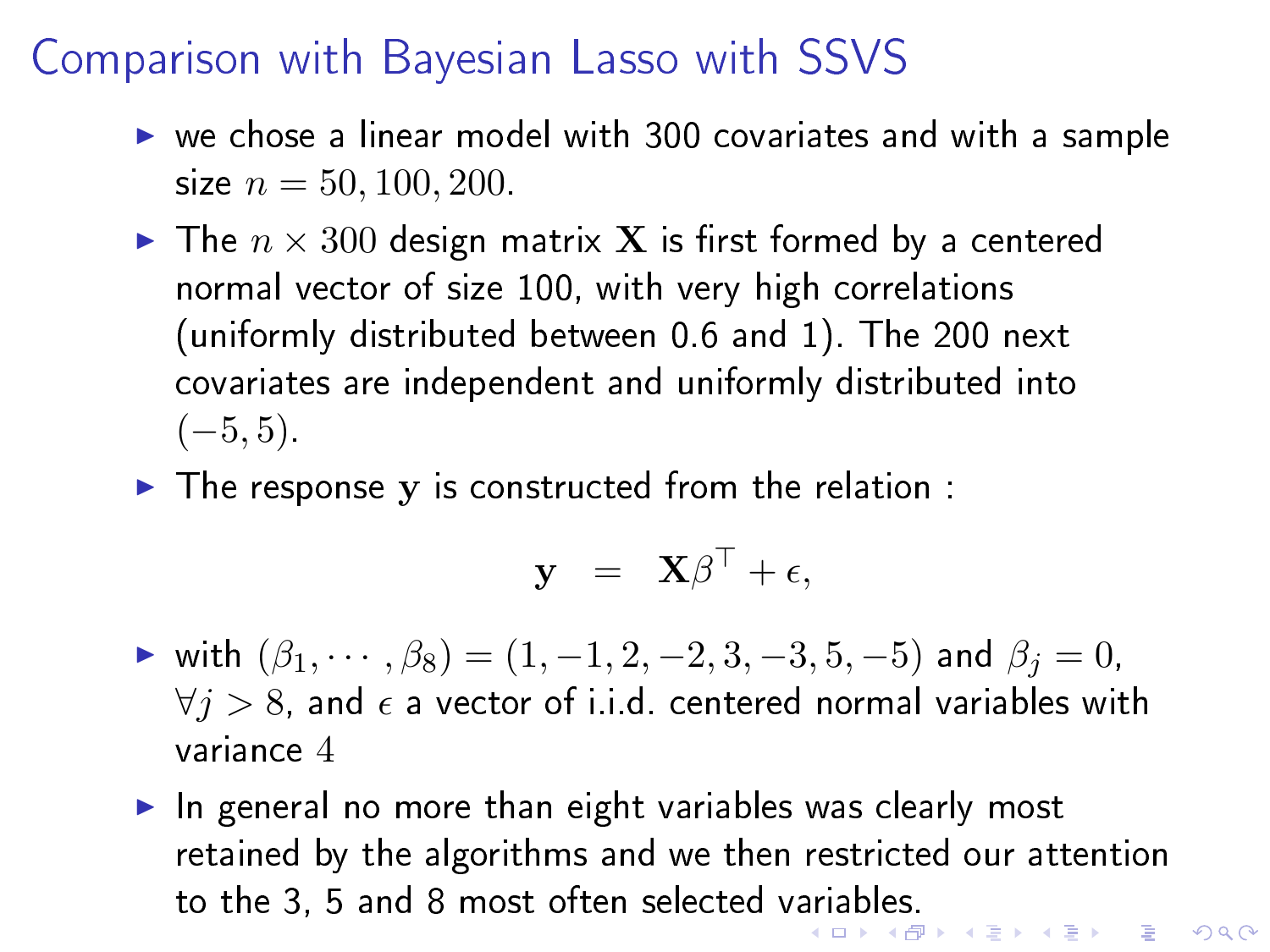<span id="page-45-0"></span>

|         | $\, n$ | SSVS Baye- | SSVS<br>ridge | SSVS $g$ prior |
|---------|--------|------------|---------------|----------------|
|         |        | sian Lasso | $g$ prior     |                |
| RSS(3)  | 50     | 331        | 328           | 343            |
| RSS (5) | 50     | 232        | 224           | 231            |
| RSS (8) | 50     | 178        | 141           | 134            |
| RSS(3)  | 100    | 1145       | 1066          | 1076           |
| RSS(5)  | 100    | 491        | 505           | 508            |
| RSS (8) | 100    | 340        | 345           | 347            |
| RSS(3)  | 200    | 2740       | 2607          | 2696           |
| RSS (5) | 200    | 1445       | 1318          | 1400           |
| RSS (8) | 200    | 784        | 795           | 793            |

イロト イ部ト イミド イミド ニミー のんぴ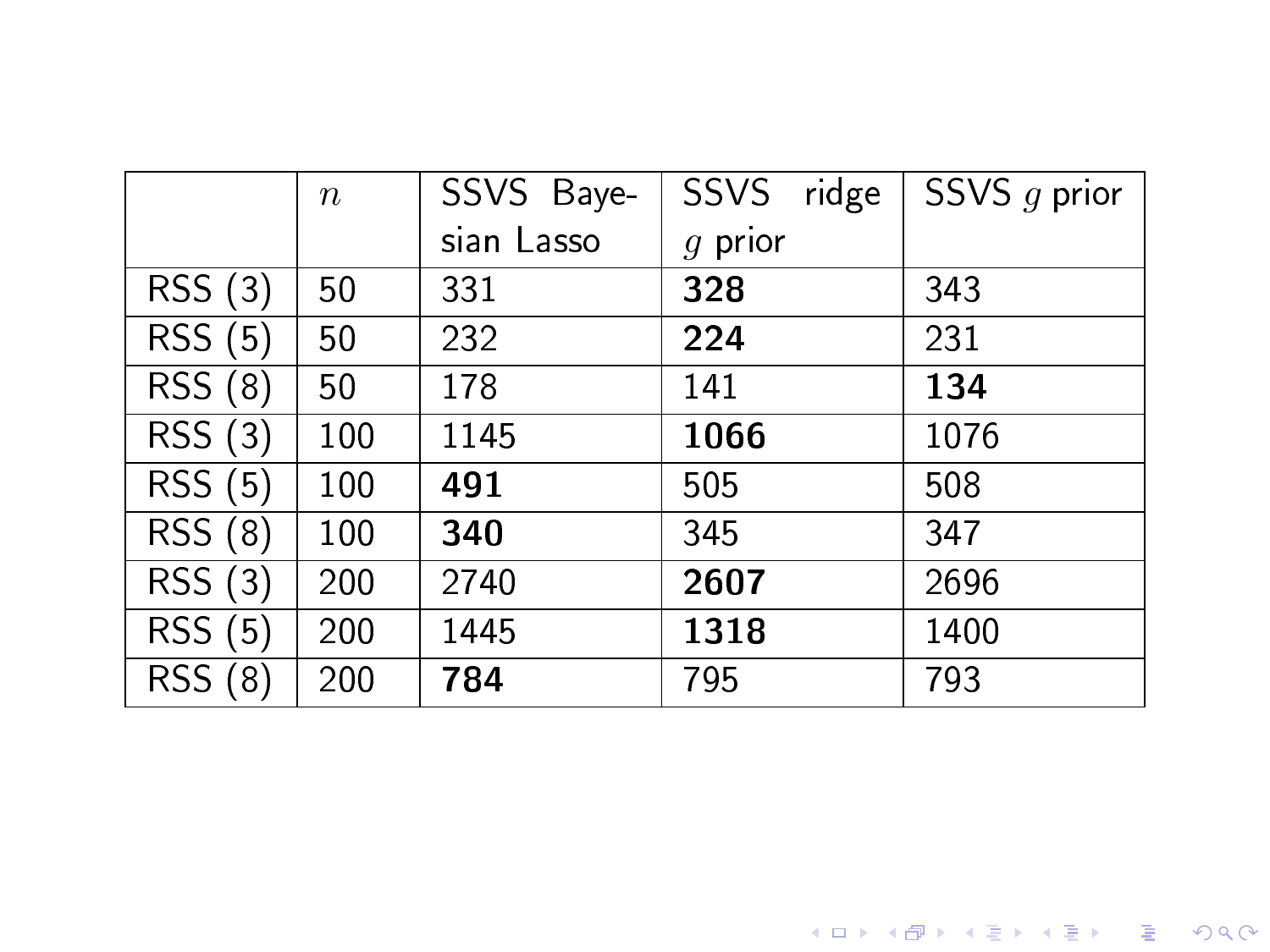#### Conclusion

- $\blacktriangleright$  Ridge g prior is easy to implement
- $\blacktriangleright$  It seems that it stabilizes the variable selections (in presence of colinearity)

K ロ ▶ K @ ▶ K 할 ▶ K 할 ▶ 이 할 → 9 Q @

- It works for  $p > n$
- $\blacktriangleright$  Automatic choice
- $\blacktriangleright$  Not too much sensible wrt the choice of  $(\tau, \lambda)$ .
- It could be compared to Bayesian ridge regression.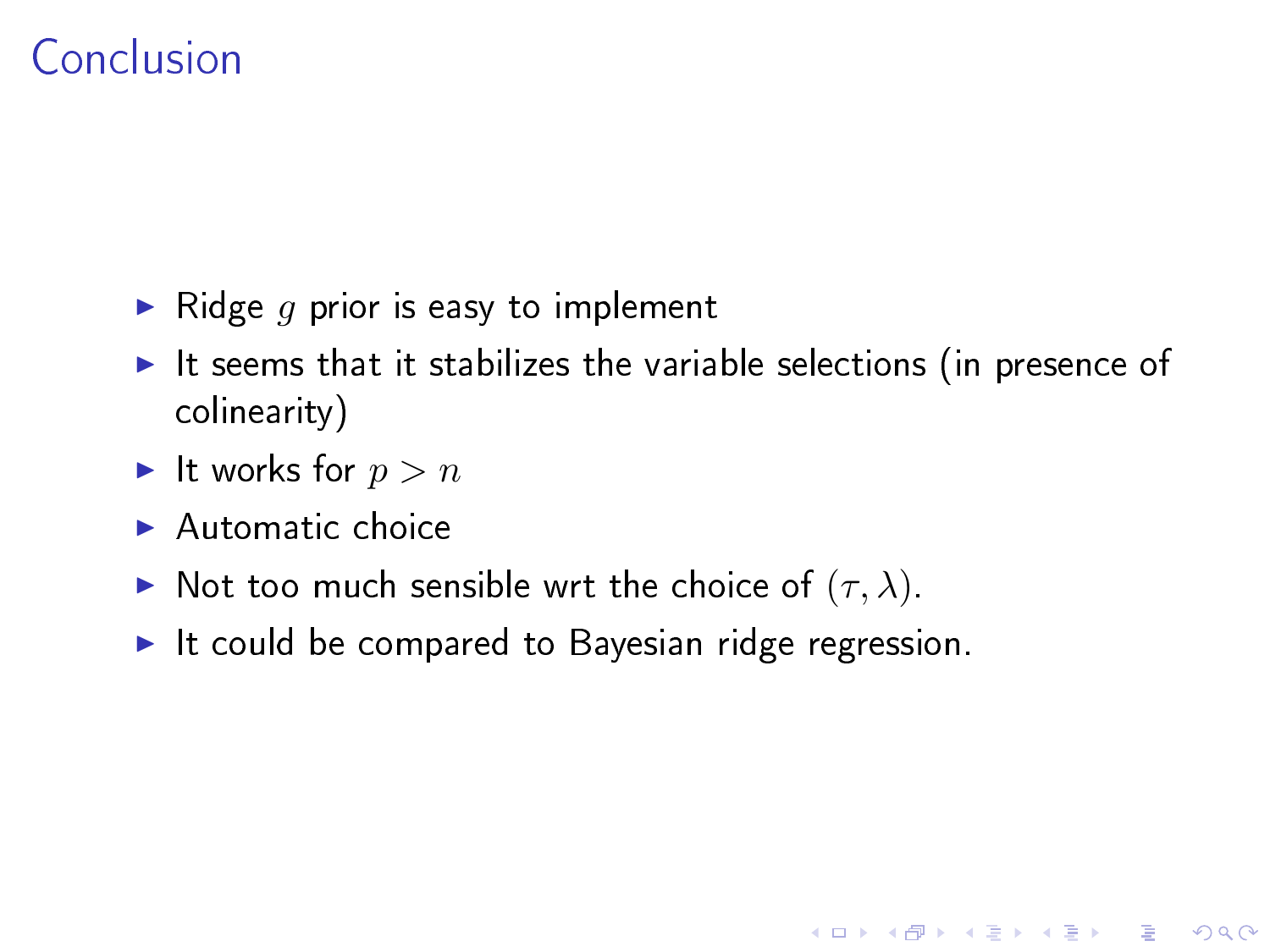イロト イ部ト イミド イミド ニミー のんぴ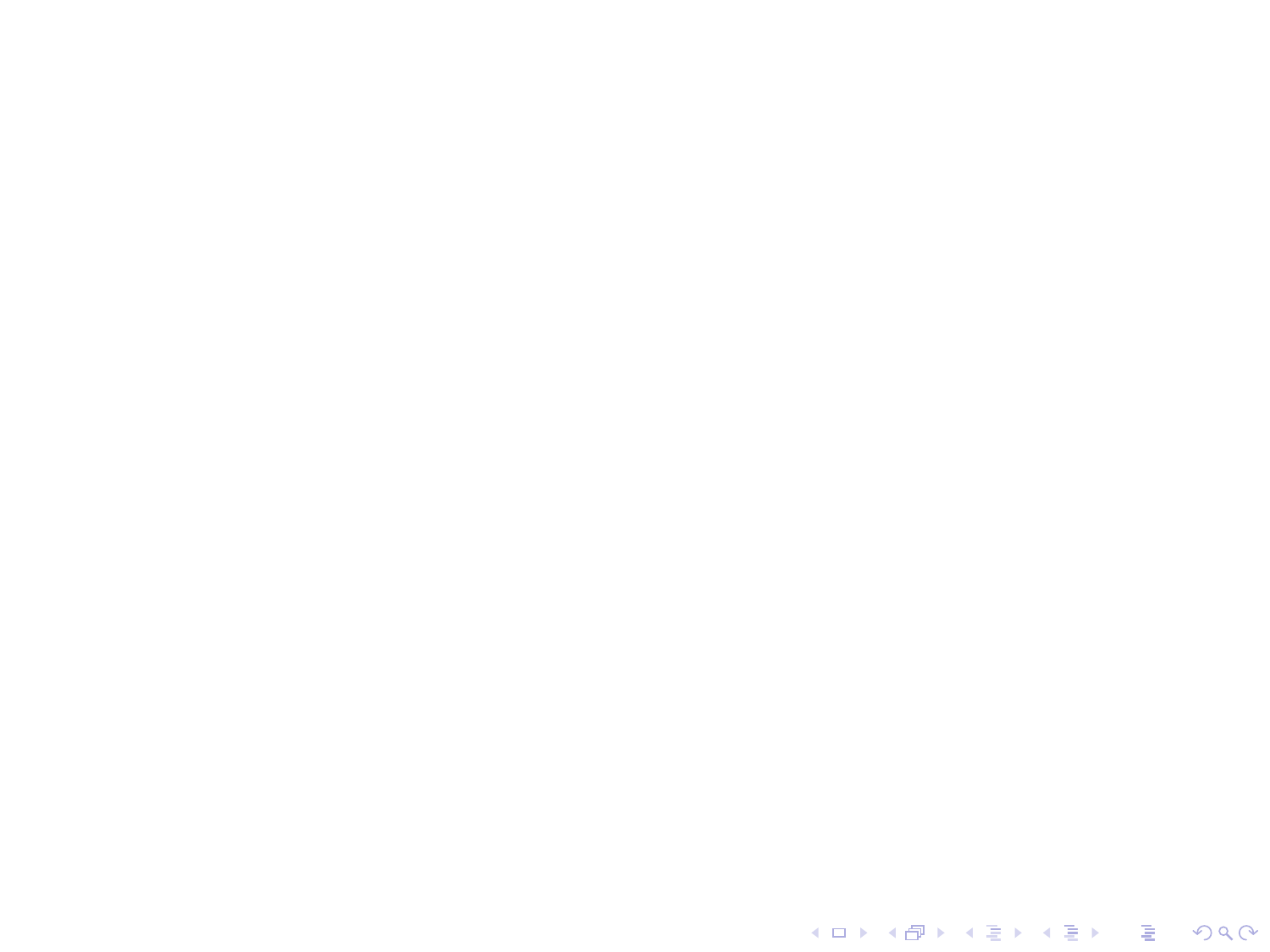

Figure: Boxplot of the number of selections of a variable after the burn-in period, for two runs with 300 variables.キロメ メ都 メイモメ メモメ È

 $299$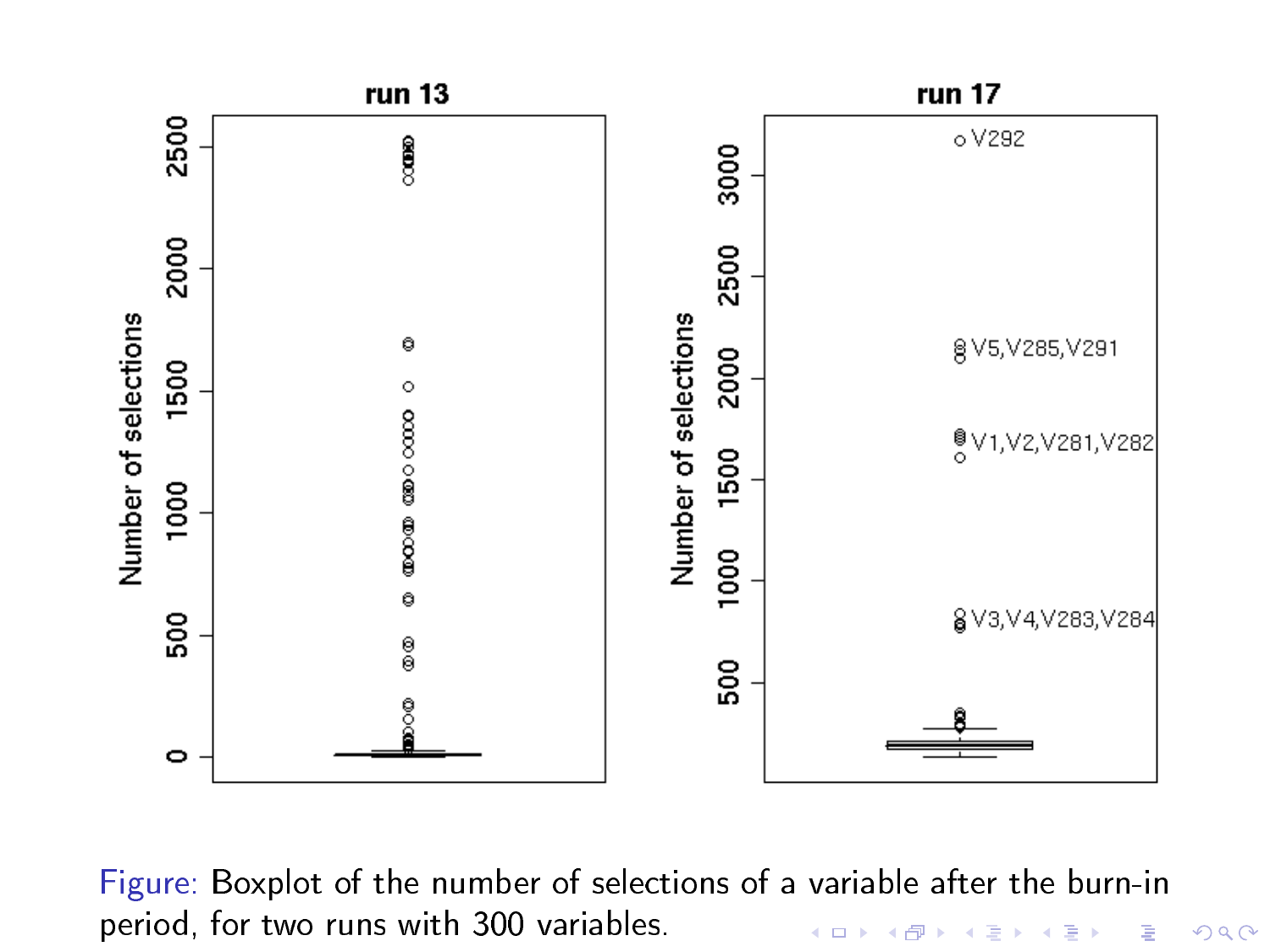

Figure: Number of iterations of the runs 1,4 and 5 associated with a number of selected variables from 1 to 14. For each run, there were 4000 post burn-in iterations.